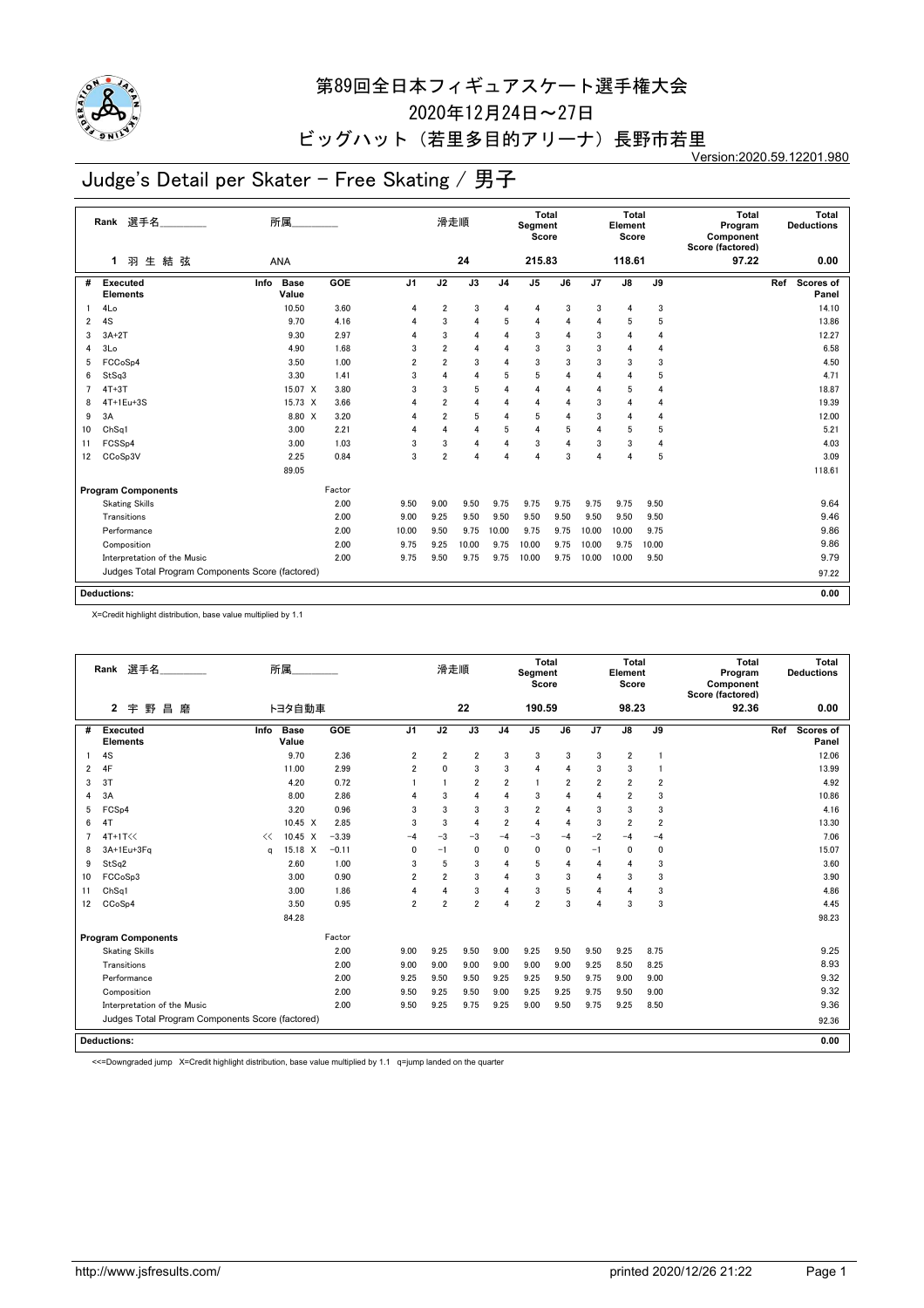

2020年12月24日~27日

ビッグハット(若里多目的アリーナ)長野市若里

Version:2020.59.12201.980

# Judge's Detail per Skater - Free Skating / 男子

|                | 選手名<br>Rank                                      |      | 所属                   |         |                | 滑走順            |      |                | <b>Total</b><br>Segment<br>Score |                |                | <b>Total</b><br>Element<br>Score |                | <b>Total</b><br>Program<br>Component<br>Score (factored) |     | Total<br><b>Deductions</b> |
|----------------|--------------------------------------------------|------|----------------------|---------|----------------|----------------|------|----------------|----------------------------------|----------------|----------------|----------------------------------|----------------|----------------------------------------------------------|-----|----------------------------|
|                | 優 真<br>鍵<br>3<br>Щ                               |      | 星槎国際横浜               |         |                |                | 23   |                | 180.19                           |                |                | 93.97                            |                | 86.22                                                    |     | 0.00                       |
| #              | <b>Executed</b><br><b>Elements</b>               | Info | <b>Base</b><br>Value | GOE     | J <sub>1</sub> | J2             | J3   | J <sub>4</sub> | J <sub>5</sub>                   | J6             | J7             | J8                               | J9             |                                                          | Ref | Scores of<br>Panel         |
|                | 4S                                               |      | 9.70                 | 2.91    | 3              | 3              | 3    | 3              | 4                                | 3              | 3              | 3                                | $\overline{2}$ |                                                          |     | 12.61                      |
| $\overline{2}$ | 4T                                               |      | 9.50                 | $-2.58$ | $-3$           | $-3$           | $-2$ | $-3$           | $-2$                             | $-3$           | $-3$           | $-2$                             | $-3$           |                                                          |     | 6.92                       |
| 3              | 3F!                                              |      | 5.30                 | 0.76    |                | $\mathbf{0}$   | 3    | $\overline{2}$ | $\overline{1}$                   | $\overline{2}$ | $\overline{1}$ | $\overline{1}$                   | $\overline{2}$ |                                                          |     | 6.06                       |
| 4              | $4T+3T$                                          |      | 13.70                | 3.53    | 4              | 3              | 4    | $\overline{4}$ | 4                                | 4              | 4              | 3                                | 3              |                                                          |     | 17.23                      |
| 5              | FCS <sub>p2</sub>                                |      | 2.30                 | 0.62    | 3              | $\overline{2}$ | 3    | $\overline{4}$ | $\overline{2}$                   | 3              | $\overline{2}$ | 3                                | 3              |                                                          |     | 2.92                       |
| 6              | ChSq1                                            |      | 3.00                 | 1.29    | $\overline{2}$ | $\overline{2}$ | 3    | 3              | $\overline{2}$                   | $\overline{2}$ | 3              | 4                                | 3              |                                                          |     | 4.29                       |
|                | 3A+1Eu<<+2S                                      | <<   | $10.23 \times$       | $-2.63$ | $-3$           | $-3$           | $-4$ | $-4$           | $-3$                             | $-5$           | $-2$           | $-2$                             | $-4$           |                                                          |     | 7.60                       |
| 8              | $3Lz + 3Lo$                                      |      | 11.88 X              | 1.26    | $\overline{2}$ | $\overline{2}$ | 3    | $\mathbf{0}$   | $\overline{2}$                   | 3              | $\overline{2}$ | $\overline{2}$                   | $\overline{2}$ |                                                          |     | 13.14                      |
| 9              | 3A                                               |      | 8.80 X               | 2.51    | 3              | 3              | 3    | $\overline{4}$ | 3                                | 3              | 3              | 3                                | 4              |                                                          |     | 11.31                      |
| 10             | StSq2                                            |      | 2.60                 | 0.85    | 3              | 3              | 4    | $\overline{4}$ | 4                                | 3              | 3              | 3                                | 3              |                                                          |     | 3.45                       |
| 11             | FCSSp4                                           |      | 3.00                 | 0.99    | 3              | 3              | 4    | 3              | 3                                | 3              | 4              | 4                                | 3              |                                                          |     | 3.99                       |
| 12             | CCoSp4                                           |      | 3.50                 | 0.95    | $\overline{2}$ | $\overline{2}$ | 3    | 3              | $\overline{2}$                   | 4              | 3              | 3                                | 3              |                                                          |     | 4.45                       |
|                |                                                  |      | 83.51                |         |                |                |      |                |                                  |                |                |                                  |                |                                                          |     | 93.97                      |
|                | <b>Program Components</b>                        |      |                      | Factor  |                |                |      |                |                                  |                |                |                                  |                |                                                          |     |                            |
|                | <b>Skating Skills</b>                            |      |                      | 2.00    | 8.25           | 9.00           | 8.25 | 9.00           | 8.75                             | 8.75           | 8.75           | 8.50                             | 8.50           |                                                          |     | 8.64                       |
|                | Transitions                                      |      |                      | 2.00    | 8.00           | 9.00           | 8.00 | 9.00           | 8.25                             | 8.25           | 8.25           | 8.25                             | 8.50           |                                                          |     | 8.36                       |
|                | Performance                                      |      |                      | 2.00    | 8.25           | 9.25           | 8.50 | 8.75           | 8.50                             | 8.50           | 8.75           | 8.50                             | 9.25           |                                                          |     | 8.68                       |
|                | Composition                                      |      |                      | 2.00    | 8.50           | 9.25           | 8.00 | 8.75           | 8.75                             | 8.75           | 8.75           | 8.75                             | 9.25           |                                                          |     | 8.79                       |
|                | Interpretation of the Music                      |      |                      | 2.00    | 8.25           | 8.75           | 8.25 | 9.00           | 8.50                             | 8.75           | 8.75           | 8.75                             | 8.75           |                                                          |     | 8.64                       |
|                | Judges Total Program Components Score (factored) |      |                      |         |                |                |      |                |                                  |                |                |                                  |                |                                                          |     | 86.22                      |
|                | <b>Deductions:</b>                               |      |                      |         |                |                |      |                |                                  |                |                |                                  |                |                                                          |     | 0.00                       |

<<=Downgraded jump X=Credit highlight distribution, base value multiplied by 1.1 !=Not clear edge

|                | 選手名<br>Rank                                      | 所属                           |         |                | 滑走順            |                |                | <b>Total</b><br>Segment<br>Score |                |                         | Total<br>Element<br>Score |                | Total<br>Program<br>Component<br>Score (factored) |     | Total<br><b>Deductions</b> |
|----------------|--------------------------------------------------|------------------------------|---------|----------------|----------------|----------------|----------------|----------------------------------|----------------|-------------------------|---------------------------|----------------|---------------------------------------------------|-----|----------------------------|
|                | 中<br>刑事<br>田<br>4                                | 倉敷FSC                        |         |                |                | 21             |                | 155.22                           |                |                         | 73.80                     |                | 81.42                                             |     | 0.00                       |
| #              | <b>Executed</b><br><b>Elements</b>               | Info<br><b>Base</b><br>Value | GOE     | J <sub>1</sub> | J2             | J3             | J <sub>4</sub> | J <sub>5</sub>                   | J6             | J7                      | $\mathsf{J}8$             | J9             |                                                   | Ref | Scores of<br>Panel         |
|                | 4S                                               | 9.70                         | $-0.83$ | $-1$           | $-1$           | $-2$           | $-1$           | $\mathbf 0$                      | $-1$           | $-1$                    | $-1$                      | $\pmb{0}$      |                                                   |     | 8.87                       |
| 2              | $4S+2T$                                          | 11.00                        | 2.08    | $\overline{2}$ | $\overline{2}$ | $\overline{2}$ | 3              | 3                                | $\overline{2}$ | $\overline{\mathbf{2}}$ | $\overline{2}$            | 2              |                                                   |     | 13.08                      |
| 3              | 3A                                               | 8.00                         | 1.37    | $\overline{2}$ | $\overline{1}$ | $\mathbf{0}$   | $\overline{2}$ | 3                                | $\overline{2}$ | $\overline{2}$          | $\overline{2}$            |                |                                                   |     | 9.37                       |
| 4              | Ch <sub>Sq1</sub>                                | 3.00                         | 1.14    | $\overline{2}$ | $\overline{2}$ | $\overline{2}$ | 3              | 3                                | 3              |                         | $\overline{2}$            | 2              |                                                   |     | 4.14                       |
| 5              | FCS <sub>p4</sub>                                | 3.20                         | 0.59    | $\overline{2}$ | 1              | 0              | $\overline{2}$ | $\overline{\mathbf{2}}$          | $\overline{2}$ | $\overline{\mathbf{2}}$ | $\overline{\mathbf{2}}$   | 2              |                                                   |     | 3.79                       |
| 6              | 3F                                               | 5.30                         | 1.14    | 3              | 1              | $\mathbf{1}$   | 3              | $\overline{2}$                   | $\overline{2}$ | 3                       | $\overline{2}$            | $\overline{2}$ |                                                   |     | 6.44                       |
| $\overline{7}$ | 3Lz                                              | 6.49 X                       | 1.01    | $\overline{2}$ | $\overline{2}$ | 1              | $\overline{1}$ | $\overline{2}$                   | $\overline{2}$ | $\overline{2}$          | $\overline{2}$            |                |                                                   |     | 7.50                       |
| 8              | CSSp3                                            | 2.60                         | 0.52    |                | $\overline{2}$ | 0              | 3              | 3                                | 3              | $\overline{2}$          | $\overline{2}$            |                |                                                   |     | 3.12                       |
| 9              | 3A+REP                                           | 6.16<br>$\times$             | $-3.20$ | $-4$           | $-3$           | $-4$           | $-4$           | $-4$                             | $-5$           | $-4$                    | $-4$                      | $-4$           |                                                   |     | 2.96                       |
| 10             | 3Lo                                              | 5.39 X                       | 0.21    |                | $\mathbf{0}$   | $-1$           | $\mathbf{0}$   | $\overline{2}$                   | $\mathbf{1}$   | 0                       | 0                         | $\blacksquare$ |                                                   |     | 5.60                       |
| 11             | CCoSp4                                           | 3.50                         | 0.90    | $\overline{2}$ | 3              | $\overline{2}$ | 3              | 3                                | 3              | 3                       | $\overline{2}$            | $\overline{2}$ |                                                   |     | 4.40                       |
| 12             | StSq3                                            | 3.30                         | 1.23    | 4              | Δ              | 4              | $\overline{4}$ | 4                                | 4              | 3                       | 3                         | 3              |                                                   |     | 4.53                       |
|                |                                                  | 67.64                        |         |                |                |                |                |                                  |                |                         |                           |                |                                                   |     | 73.80                      |
|                | <b>Program Components</b>                        |                              | Factor  |                |                |                |                |                                  |                |                         |                           |                |                                                   |     |                            |
|                | <b>Skating Skills</b>                            |                              | 2.00    | 8.25           | 8.25           | 8.00           | 8.25           | 8.25                             | 8.50           | 8.25                    | 8.25                      | 8.00           |                                                   |     | 8.21                       |
|                | Transitions                                      |                              | 2.00    | 7.75           | 8.00           | 7.50           | 7.50           | 7.75                             | 8.25           | 8.00                    | 8.00                      | 7.25           |                                                   |     | 7.79                       |
|                | Performance                                      |                              | 2.00    | 8.50           | 8.50           | 8.00           | 7.75           | 8.00                             | 8.75           | 8.25                    | 8.50                      | 7.75           |                                                   |     | 8.21                       |
|                | Composition                                      |                              | 2.00    | 8.25           | 8.25           | 8.25           | 7.75           | 8.25                             | 8.75           | 8.25                    | 8.25                      | 8.00           |                                                   |     | 8.21                       |
|                | Interpretation of the Music                      |                              | 2.00    | 8.25           | 8.50           | 8.25           | 8.00           | 8.00                             | 8.50           | 8.50                    | 8.50                      | 7.50           |                                                   |     | 8.29                       |
|                | Judges Total Program Components Score (factored) |                              |         |                |                |                |                |                                  |                |                         |                           |                |                                                   |     | 81.42                      |
|                | <b>Deductions:</b>                               |                              |         |                |                |                |                |                                  |                |                         |                           |                |                                                   |     | 0.00                       |

X=Credit highlight distribution, base value multiplied by 1.1 REP=Jump repetition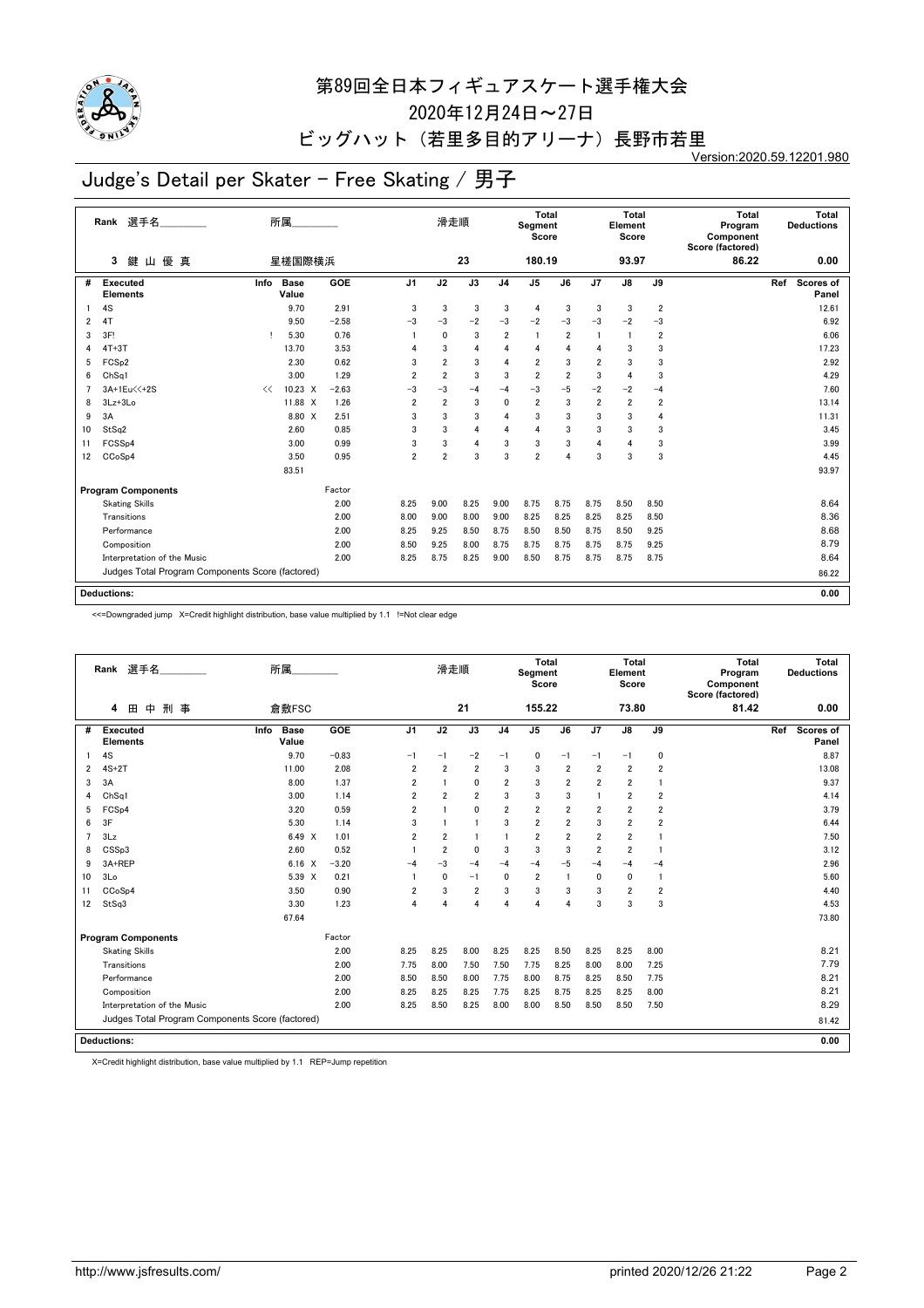

2020年12月24日~27日

#### ビッグハット (若里多目的アリーナ)長野市若里

Version:2020.59.12201.980

# Judge's Detail per Skater - Free Skating / 男子

|    | 選手名<br>Rank                                      | 所属                           |                |                         | 滑走順            |                         |                         | Total<br>Segment<br>Score |                         |                | Total<br>Element<br>Score |                 | Total<br>Program<br>Component<br>Score (factored) |     | Total<br><b>Deductions</b> |
|----|--------------------------------------------------|------------------------------|----------------|-------------------------|----------------|-------------------------|-------------------------|---------------------------|-------------------------|----------------|---------------------------|-----------------|---------------------------------------------------|-----|----------------------------|
|    | 浦佳生<br>5<br>三                                    |                              | KOSE新横浜プリンスFSC |                         |                | 12                      |                         | 153.65                    |                         |                | 82.21                     |                 | 71.44                                             |     | 0.00                       |
| #  | <b>Executed</b><br><b>Elements</b>               | Info<br><b>Base</b><br>Value | GOE            | J <sub>1</sub>          | J2             | J3                      | J <sub>4</sub>          | $\overline{J5}$           | $\overline{J6}$         | J7             | $\overline{J8}$           | $\overline{J9}$ |                                                   | Ref | Scores of<br>Panel         |
|    | 4T                                               | 9.50                         | 2.58           | $\overline{2}$          | $\overline{2}$ | $\overline{4}$          | $\overline{2}$          | $\overline{\mathbf{2}}$   | 4                       | 3              | $\overline{2}$            | $\overline{4}$  |                                                   |     | 12.08                      |
| 2  | 2S                                               | 1.30                         | $-0.52$        | $-4$                    | -4             | $-5$                    | $-5$                    | $-3$                      | $-4$                    | $-3$           | -3                        | -5              |                                                   |     | 0.78                       |
| 3  | 4S                                               | 9.70                         | 3.05           | 3                       | 3              | $\overline{4}$          | 3                       | 3                         | 3                       | 3              | 3                         | 4               |                                                   |     | 12.75                      |
| 4  | FCS <sub>p4</sub>                                | 3.20                         | 0.41           |                         | $\overline{2}$ | $\mathbf{1}$            | 0                       | 1                         | $\overline{2}$          | $\overline{1}$ | $\overline{2}$            | $\mathbf{1}$    |                                                   |     | 3.61                       |
| 5  | 3A                                               | 8.00                         | 1.37           | $\overline{2}$          |                | $\overline{\mathbf{2}}$ | 3                       | $\overline{\mathbf{2}}$   | 1                       | 1              | $\overline{2}$            | $\overline{2}$  |                                                   |     | 9.37                       |
| 6  | CSSp3                                            | 2.60                         | 0.26           |                         | $\mathbf 0$    | $\mathbf{1}$            | $\overline{\mathbf{2}}$ | 1                         | $\overline{\mathbf{2}}$ |                |                           | $-2$            |                                                   |     | 2.86                       |
| 7  | $4T+2T$                                          | 11.88 X                      | 2.04           | $\overline{2}$          |                | 3                       | 0                       | $\overline{2}$            | 3                       | $\overline{2}$ | 3                         | $\overline{2}$  |                                                   |     | 13.92                      |
| 8  | 2A+1Eu+3S                                        | 8.91 X                       | 0.74           | $\overline{2}$          |                | $\overline{2}$          |                         | $\overline{\mathbf{2}}$   | $\overline{2}$          | 1              | $\overline{2}$            | $\overline{2}$  |                                                   |     | 9.65                       |
| 9  | StSq2                                            | 2.60                         | 0.41           | $\overline{2}$          | $\overline{1}$ | 1                       | $\mathbf{1}$            | $\overline{2}$            | $\overline{2}$          | 1              | 3                         | $\overline{2}$  |                                                   |     | 3.01                       |
| 10 | 3F                                               | 5.83 X                       | 0.61           | 0                       | 0              |                         | 0                       | $\overline{\mathbf{2}}$   | $\overline{\mathbf{2}}$ |                | $\overline{2}$            | $\overline{2}$  |                                                   |     | 6.44                       |
| 11 | Ch <sub>Sq1</sub>                                | 3.00                         | 1.14           | 3                       | $\overline{2}$ | $\overline{2}$          | 3                       | $\overline{\mathbf{2}}$   | 4                       | 2              |                           | $\overline{2}$  |                                                   |     | 4.14                       |
| 12 | CCoSp3                                           | 3.00                         | 0.60           | $\overline{\mathbf{2}}$ | $\overline{1}$ | 3                       | 3                       | 1                         | 3                       | 1              | $\overline{\mathbf{2}}$   | $\overline{2}$  |                                                   |     | 3.60                       |
|    |                                                  | 69.52                        |                |                         |                |                         |                         |                           |                         |                |                           |                 |                                                   |     | 82.21                      |
|    | <b>Program Components</b>                        |                              | Factor         |                         |                |                         |                         |                           |                         |                |                           |                 |                                                   |     |                            |
|    | <b>Skating Skills</b>                            |                              | 2.00           | 6.75                    | 7.25           | 7.00                    | 7.50                    | 7.50                      | 7.25                    | 7.50           | 7.50                      | 7.75            |                                                   |     | 7.36                       |
|    | Transitions                                      |                              | 2.00           | 6.25                    | 7.00           | 6.50                    | 6.75                    | 7.00                      | 7.00                    | 6.75           | 7.25                      | 6.75            |                                                   |     | 6.82                       |
|    | Performance                                      |                              | 2.00           | 6.75                    | 7.50           | 7.00                    | 7.00                    | 7.25                      | 7.25                    | 7.75           | 7.50                      | 7.50            |                                                   |     | 7.29                       |
|    | Composition                                      |                              | 2.00           | 6.50                    | 7.25           | 6.50                    | 7.00                    | 7.00                      | 7.50                    | 7.50           | 7.25                      | 7.50            |                                                   |     | 7.14                       |
|    | Interpretation of the Music                      |                              | 2.00           | 6.75                    | 7.00           | 6.75                    | 7.00                    | 6.75                      | 7.50                    | 7.50           | 7.75                      | 7.25            |                                                   |     | 7.11                       |
|    | Judges Total Program Components Score (factored) |                              |                |                         |                |                         |                         |                           |                         |                |                           |                 |                                                   |     | 71.44                      |
|    | <b>Deductions:</b>                               |                              |                |                         |                |                         |                         |                           |                         |                |                           |                 |                                                   |     | 0.00                       |

X=Credit highlight distribution, base value multiplied by 1.1

|    | Rank 選手名                                         |      | 所属                   |         |                | 滑走順            |                |                | <b>Total</b><br>Segment<br>Score |                         |                | Total<br>Element<br>Score |                | Total<br>Program<br>Component<br>Score (factored) |     | Total<br><b>Deductions</b> |
|----|--------------------------------------------------|------|----------------------|---------|----------------|----------------|----------------|----------------|----------------------------------|-------------------------|----------------|---------------------------|----------------|---------------------------------------------------|-----|----------------------------|
|    | 6<br>藤<br>佐<br>駿                                 |      | フジ・コーポレーション          |         |                |                | 20             |                | 153.21                           |                         |                | 79.85                     |                | 73.36                                             |     | 0.00                       |
| #  | <b>Executed</b><br><b>Elements</b>               | Info | <b>Base</b><br>Value | GOE     | J <sub>1</sub> | J2             | J3             | J <sub>4</sub> | J <sub>5</sub>                   | J6                      | J7             | J8                        | J9             |                                                   | Ref | Scores of<br>Panel         |
|    | 3Lz                                              |      | 5.90                 | $-1.85$ | $-4$           | $-3$           | $-3$           | $-3$           | $-2$                             | $-3$                    | $-3$           | $-3$                      | $-4$           |                                                   |     | 4.05                       |
| 2  | 4T                                               |      | 9.50                 | $-1.09$ | $-1$           | $-1$           | $-2$           | $-1$           | 0                                | $-1$                    | $-1$           | $-1$                      | -3             |                                                   |     | 8.41                       |
| 3  | $4T+3T$                                          |      | 13.70                | 2.04    | $\overline{2}$ | $\overline{1}$ | $\overline{1}$ | $\overline{2}$ | 3                                | 3                       | $\overline{2}$ | 3                         | $\overline{2}$ |                                                   |     | 15.74                      |
| 4  | FCCoSp4                                          |      | 3.50                 | 0.60    | $\overline{2}$ | $\overline{1}$ | $\overline{2}$ | $\overline{2}$ | $\overline{2}$                   | $\overline{2}$          | 1              | 2                         | 0              |                                                   |     | 4.10                       |
| 5  | $3A+2T$                                          |      | 9.30                 | 0.46    | 0              | 0              | $\mathbf{1}$   | 0              |                                  | 1                       | 2              |                           | 0              |                                                   |     | 9.76                       |
| 6  | FSS <sub>p4</sub>                                |      | 3.00                 | 0.64    | 3              | $\overline{1}$ | 4              | $\overline{2}$ | $\overline{2}$                   | 3                       | $\overline{2}$ |                           | $\overline{2}$ |                                                   |     | 3.64                       |
|    | 3A                                               |      | 8.80 X               | $-1.03$ | $-1$           | $-1$           | $-2$           | $-2$           | $-1$                             | $-1$                    | $-1$           | $-2$                      | $-1$           |                                                   |     | 7.77                       |
| 8  | 3F!+1Eu+3Sq                                      | Τ.   | $11.11 \times$       | $-0.61$ | $-2$           | $-1$           | $-1$           | $-1$           | -1                               | $-3$                    | $-1$           | $\mathbf{0}$              | $-2$           |                                                   |     | 10.50                      |
| 9  | StSq2                                            |      | 2.60                 | 0.19    | 0              | $\overline{1}$ | $\overline{1}$ | $\mathbf 0$    | $\overline{2}$                   | $\overline{2}$          | $-1$           |                           | 0              |                                                   |     | 2.79                       |
| 10 | 3 <sub>0</sub>                                   |      | 5.39 X               | 0.91    | $\overline{2}$ | $\overline{1}$ | $\overline{2}$ | $\mathbf{1}$   | $\overline{\mathbf{2}}$          | $\overline{\mathbf{2}}$ | $\overline{2}$ | 2                         | $\overline{2}$ |                                                   |     | 6.30                       |
| 11 | ChSq1                                            |      | 3.00                 | 0.93    | $\overline{2}$ | $\overline{2}$ | $\overline{2}$ | $\mathbf{0}$   | $\overline{2}$                   | 3                       | 1              | $\overline{2}$            | $\overline{2}$ |                                                   |     | 3.93                       |
| 12 | CCoSp2                                           |      | 2.50                 | 0.36    |                | $\overline{1}$ | $\overline{1}$ | $-1$           | $\overline{2}$                   | $\overline{2}$          | $\overline{2}$ | $\overline{2}$            |                |                                                   |     | 2.86                       |
|    |                                                  |      | 78.30                |         |                |                |                |                |                                  |                         |                |                           |                |                                                   |     | 79.85                      |
|    | <b>Program Components</b>                        |      |                      | Factor  |                |                |                |                |                                  |                         |                |                           |                |                                                   |     |                            |
|    | <b>Skating Skills</b>                            |      |                      | 2.00    | 7.25           | 7.50           | 7.50           | 7.25           | 7.75                             | 7.75                    | 7.75           | 7.50                      | 7.75           |                                                   |     | 7.57                       |
|    | Transitions                                      |      |                      | 2.00    | 6.75           | 7.00           | 7.00           | 6.50           | 7.25                             | 7.50                    | 7.00           | 7.25                      | 7.00           |                                                   |     | 7.04                       |
|    | Performance                                      |      |                      | 2.00    | 7.00           | 7.50           | 7.75           | 6.50           | 7.50                             | 7.75                    | 7.25           | 7.25                      | 7.50           |                                                   |     | 7.39                       |
|    | Composition                                      |      |                      | 2.00    | 7.25           | 7.25           | 7.50           | 6.50           | 7.50                             | 7.50                    | 7.50           | 7.50                      | 7.25           |                                                   |     | 7.39                       |
|    | Interpretation of the Music                      |      |                      | 2.00    | 7.00           | 7.25           | 7.50           | 6.25           | 7.25                             | 7.75                    | 7.25           | 7.25                      | 7.50           |                                                   |     | 7.29                       |
|    | Judges Total Program Components Score (factored) |      |                      |         |                |                |                |                |                                  |                         |                |                           |                |                                                   |     | 73.36                      |
|    | <b>Deductions:</b>                               |      |                      |         |                |                |                |                |                                  |                         |                |                           |                |                                                   |     | 0.00                       |

X=Credit highlight distribution, base value multiplied by 1.1 !=Not clear edge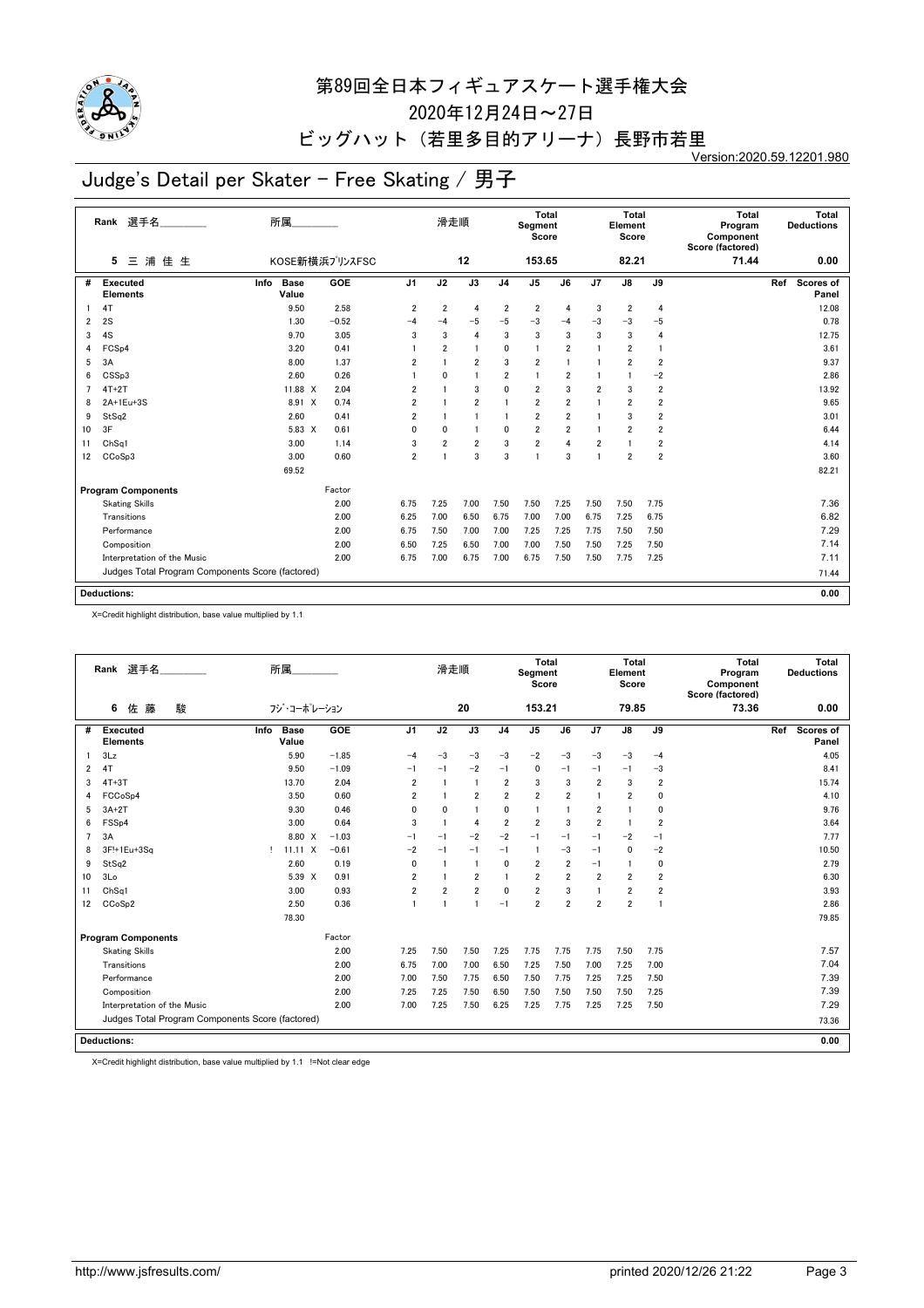

2020年12月24日~27日

## ビッグハット (若里多目的アリーナ)長野市若里

Version:2020.59.12201.980

# Judge's Detail per Skater - Free Skating / 男子

|    | 選手名<br>Rank                                      |      | 所属                   |         |                | 滑走順            |                |                | <b>Total</b><br>Segment<br>Score |                |                         | <b>Total</b><br>Element<br>Score |                | <b>Total</b><br>Program<br>Component<br>Score (factored) |     | Total<br><b>Deductions</b> |
|----|--------------------------------------------------|------|----------------------|---------|----------------|----------------|----------------|----------------|----------------------------------|----------------|-------------------------|----------------------------------|----------------|----------------------------------------------------------|-----|----------------------------|
|    | 島<br>高志郎<br>7<br>田                               |      | 木下グループ               |         |                |                | 16             |                | 149.06                           |                |                         | 75.78                            |                | 74.28                                                    |     | 1.00                       |
| #  | <b>Executed</b><br><b>Elements</b>               | Info | <b>Base</b><br>Value | GOE     | J <sub>1</sub> | J2             | J3             | J <sub>4</sub> | J <sub>5</sub>                   | J6             | J7                      | J8                               | J9             |                                                          | Ref | Scores of<br>Panel         |
|    | 4Sq                                              | a    | 9.70                 | $-0.14$ | 0              | $-2$           | $\overline{1}$ | $\mathbf{1}$   | 0                                | 0              | $-1$                    | 0                                | $-1$           |                                                          |     | 9.56                       |
| 2  | 4T                                               |      | 9.50                 | $-4.75$ | $-5$           | $-5$           | $-5$           | $-5$           | $-5$                             | $-5$           | $-5$                    | $-5$                             | $-5$           |                                                          |     | 4.75                       |
| 3  | 3Lo                                              |      | 4.90                 | 0.70    | $\overline{2}$ | $\overline{1}$ | $\overline{1}$ | $\overline{2}$ | $\overline{2}$                   | $\overline{1}$ | $\overline{2}$          | $\overline{1}$                   | $\overline{1}$ |                                                          |     | 5.60                       |
| 4  | 3A                                               |      | 8.00                 | $-1.14$ | $-1$           | $-2$           | $-2$           | $-1$           | $-1$                             | $-1$           | $-2$                    | 0                                | $-2$           |                                                          |     | 6.86                       |
| 5  | StSq3                                            |      | 3.30                 | 0.66    | $\overline{2}$ | 3              | $\overline{1}$ | 3              | 3                                | -1             | $\overline{\mathbf{2}}$ | $\overline{2}$                   | $\overline{1}$ |                                                          |     | 3.96                       |
| 6  | FSS <sub>p4</sub>                                |      | 3.00                 | 0.81    | 3              | 3              | $\overline{2}$ | 3              | $\overline{2}$                   | 3              | $\overline{2}$          | 3                                | 3              |                                                          |     | 3.81                       |
| 7  | 3Aq+1Eu+2S                                       | a    | 10.78 X              | $-1.14$ | $-1$           | $-2$           | $-1$           | $-2$           | 0                                | $-2$           | $-2$                    | $-1$                             | $-1$           |                                                          |     | 9.64                       |
| 8  | $3Lz + 3T$                                       |      | $11.11 \times$       | 1.01    | $\overline{2}$ | $\overline{2}$ | $\overline{2}$ | $\overline{2}$ | $\overline{1}$                   | $\mathbf{1}$   | $\overline{2}$          | $\overline{2}$                   | 0              |                                                          |     | 12.12                      |
| 9  | ChSq1                                            |      | 3.00                 | 1.07    | $\overline{2}$ | $\overline{2}$ | 3              | 3              | $\overline{2}$                   | $\overline{2}$ | 0                       | 3                                | -1             |                                                          |     | 4.07                       |
| 10 | 3F!+2T                                           | т    | $7.26 \times$        | $-0.45$ | $-1$           | $-1$           | $-1$           | $-1$           |                                  | $-1$           | $-1$                    | $\mathbf{0}$                     | $-2$           |                                                          |     | 6.81                       |
| 11 | FCCoSp4                                          |      | 3.50                 | 0.60    | $\overline{2}$ | 3              | -1             | 3              | $\overline{2}$                   | -1             | $\mathbf{1}$            | 2                                | $\overline{1}$ |                                                          |     | 4.10                       |
| 12 | CCoSp4                                           |      | 3.50                 | 1.00    | $\overline{2}$ | 3              | 3              | $\overline{4}$ | 3                                | $\overline{2}$ | 3                       | 3                                | 3              |                                                          |     | 4.50                       |
|    |                                                  |      | 77.55                |         |                |                |                |                |                                  |                |                         |                                  |                |                                                          |     | 75.78                      |
|    | <b>Program Components</b>                        |      |                      | Factor  |                |                |                |                |                                  |                |                         |                                  |                |                                                          |     |                            |
|    | <b>Skating Skills</b>                            |      |                      | 2.00    | 7.50           | 7.50           | 7.25           | 7.75           | 7.75                             | 7.50           | 7.50                    | 7.50                             | 7.25           |                                                          |     | 7.50                       |
|    | Transitions                                      |      |                      | 2.00    | 7.00           | 7.25           | 6.75           | 7.25           | 7.50                             | 7.00           | 7.25                    | 7.00                             | 7.00           |                                                          |     | 7.11                       |
|    | Performance                                      |      |                      | 2.00    | 7.50           | 7.50           | 7.00           | 7.50           | 7.50                             | 7.25           | 7.50                    | 7.50                             | 7.00           |                                                          |     | 7.39                       |
|    | Composition                                      |      |                      | 2.00    | 7.50           | 7.75           | 7.50           | 7.75           | 7.75                             | 7.50           | 7.25                    | 7.25                             | 7.75           |                                                          |     | 7.57                       |
|    | Interpretation of the Music                      |      |                      | 2.00    | 7.75           | 7.50           | 7.25           | 7.75           | 7.75                             | 7.50           | 7.50                    | 7.50                             | 7.50           |                                                          |     | 7.57                       |
|    | Judges Total Program Components Score (factored) |      |                      |         |                |                |                |                |                                  |                |                         |                                  |                |                                                          |     | 74.28                      |
|    | <b>Deductions:</b>                               |      | 転倒: -1.00 (1)        |         |                |                |                |                |                                  |                |                         |                                  |                |                                                          |     | $-1.00$                    |

X=Credit highlight distribution, base value multiplied by 1.1 !=Not clear edge q=jump landed on the quarter

|    | Rank 選手名<br>8<br>友野一<br>希                        |          | 所属<br>同志社大学   |         |                | 滑走順            | 18             |                | Total<br>Segment<br>Score<br>141.44 |                |                | Total<br>Element<br>Score<br>65.50 |                | Total<br>Program<br>Component<br>Score (factored)<br>76.94 |     | Total<br><b>Deductions</b><br>1.00 |
|----|--------------------------------------------------|----------|---------------|---------|----------------|----------------|----------------|----------------|-------------------------------------|----------------|----------------|------------------------------------|----------------|------------------------------------------------------------|-----|------------------------------------|
|    |                                                  |          |               |         |                |                |                |                |                                     |                |                |                                    |                |                                                            |     |                                    |
| #  | Executed<br><b>Elements</b>                      | Info     | Base<br>Value | GOE     | J <sub>1</sub> | J2             | J3             | J <sub>4</sub> | J <sub>5</sub>                      | J6             | J7             | $\mathsf{J}8$                      | J9             |                                                            | Ref | Scores of<br>Panel                 |
|    | 4T                                               |          | 9.50          | $-2.71$ | $-3$           | $-4$           | $-4$           | $-1$           | $-2$                                | $-3$           | $-2$           | $-2$                               | $-4$           |                                                            |     | 6.79                               |
| 2  | 2S                                               |          | 1.30          | 0.02    | $\mathbf{0}$   | $\mathbf{0}$   | $\mathbf{0}$   | $\overline{1}$ | $\mathbf{1}$                        | $\mathbf{0}$   | $\mathbf{0}$   | $\mathbf{0}$                       | 0              |                                                            |     | 1.32                               |
| 3  | $4Sq+2T$                                         | a        | 11.00         | $-0.83$ | 0              | $-2$           | 0              | $-1$           | $\Omega$                            | $-1$           | $-1$           | $-1$                               | $-2$           |                                                            |     | 10.17                              |
| 4  | StSq2                                            |          | 2.60          | 0.89    | 3              | $\overline{2}$ | 3              | $\overline{4}$ | 4                                   | 4              | 3              | 3                                  | 4              |                                                            |     | 3.49                               |
| 5  | FSS <sub>p4</sub>                                |          | 3.00          | 0.73    | 3              |                | 3              | 3              | $\overline{2}$                      | $\overline{2}$ | $\overline{2}$ | 3                                  | $\overline{2}$ |                                                            |     | 3.73                               |
| 6  | 3Lz!                                             |          | 5.90          | $-0.76$ | $-1$           | $-1$           | $-2$           | $-2$           | -1                                  | $-1$           | $-1$           | $-1$                               | $-2$           |                                                            |     | 5.14                               |
|    | 3A+1Eu+3Sa                                       | $\alpha$ | 14.08 X       | $-3.66$ | $-5$           | $-4$           | $-5$           | $-5$           | $-4$                                | $-5$           | $-2$           | $-4$                               | $-5$           |                                                            |     | 10.42                              |
| 8  | FCCoSp4                                          |          | 3.50          | 0.65    |                |                | 3              | 3              | $\overline{2}$                      | $\overline{2}$ | $\overline{2}$ | $\overline{2}$                     | $\overline{1}$ |                                                            |     | 4.15                               |
| 9  | 3A                                               |          | 8.80 X        | $-4.00$ | $-5$           | $-5$           | $-5$           | $-5$           | $-5$                                | $-5$           | $-5$           | $-5$                               | $-5$           |                                                            |     | 4.80                               |
| 10 | $3F+2T$                                          |          | $7.26 \times$ | 0.30    |                | $\mathbf 0$    | $\overline{1}$ | $\mathbf{0}$   | $\overline{1}$                      | $\mathbf{0}$   | $\mathbf{1}$   | $\mathbf{1}$                       | 0              |                                                            |     | 7.56                               |
| 11 | CC <sub>o</sub> S <sub>p2</sub>                  |          | 2.50          | 0.43    |                |                | $\overline{2}$ | 3              | $\overline{2}$                      | 1              | 3              | $\overline{2}$                     | $\mathbf{1}$   |                                                            |     | 2.93                               |
| 12 | ChSq1                                            |          | 3.00          | 2.00    | 3              | $\Delta$       | 5              | $\overline{4}$ | 3                                   | 5              | $\overline{4}$ | 4                                  | 4              |                                                            |     | 5.00                               |
|    |                                                  |          | 72.44         |         |                |                |                |                |                                     |                |                |                                    |                |                                                            |     | 65.50                              |
|    | <b>Program Components</b>                        |          |               | Factor  |                |                |                |                |                                     |                |                |                                    |                |                                                            |     |                                    |
|    | <b>Skating Skills</b>                            |          |               | 2.00    | 7.50           | 7.75           | 8.00           | 8.00           | 7.75                                | 7.75           | 8.00           | 7.50                               | 7.75           |                                                            |     | 7.79                               |
|    | Transitions                                      |          |               | 2.00    | 7.25           | 7.50           | 7.75           | 7.50           | 7.25                                | 7.50           | 7.75           | 7.00                               | 7.25           |                                                            |     | 7.43                               |
|    | Performance                                      |          |               | 2.00    | 7.50           | 7.75           | 7.75           | 7.50           | 7.50                                | 7.50           | 7.75           | 7.50                               | 7.50           |                                                            |     | 7.57                               |
|    | Composition                                      |          |               | 2.00    | 7.75           | 8.00           | 8.25           | 7.75           | 7.75                                | 8.00           | 7.75           | 7.50                               | 7.75           |                                                            |     | 7.82                               |
|    | Interpretation of the Music                      |          |               | 2.00    | 7.50           | 8.00           | 8.50           | 8.00           | 7.75                                | 7.75           | 8.25           | 7.75                               | 7.50           |                                                            |     | 7.86                               |
|    | Judges Total Program Components Score (factored) |          |               |         |                |                |                |                |                                     |                |                |                                    |                |                                                            |     | 76.94                              |
|    | Deductions:                                      |          | 転倒: -1.00 (1) |         |                |                |                |                |                                     |                |                |                                    |                |                                                            |     | $-1.00$                            |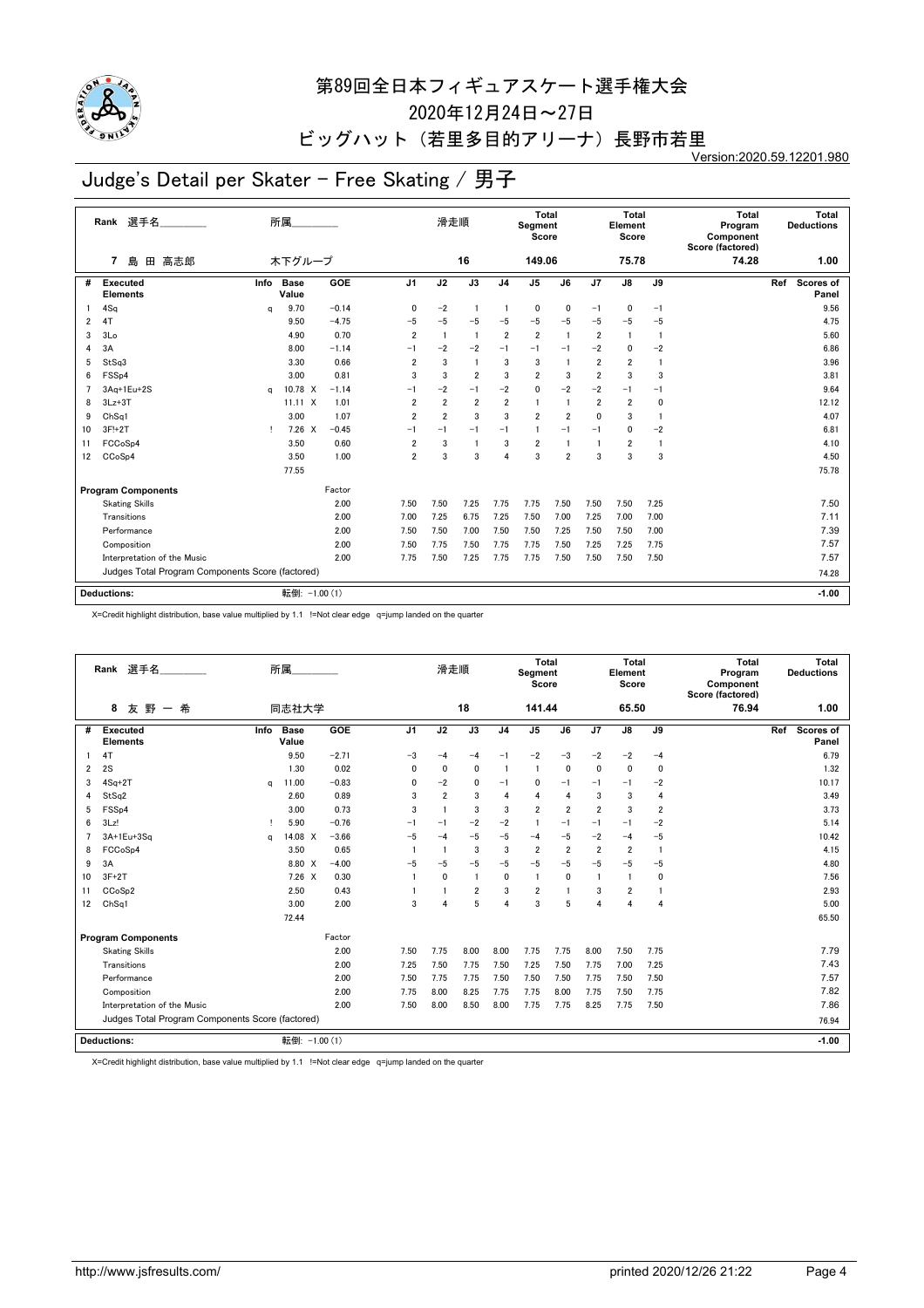

2020年12月24日~27日

## ビッグハット (若里多目的アリーナ)長野市若里

Version:2020.59.12201.980

# Judge's Detail per Skater - Free Skating / 男子

|    | Rank 選手名                                         |      | 所属                   |         |                | 滑走順                     |                |                | <b>Total</b><br>Segment<br>Score |                |                         | <b>Total</b><br>Element<br>Score |                | <b>Total</b><br>Program<br>Component<br>Score (factored) | Total<br><b>Deductions</b> |
|----|--------------------------------------------------|------|----------------------|---------|----------------|-------------------------|----------------|----------------|----------------------------------|----------------|-------------------------|----------------------------------|----------------|----------------------------------------------------------|----------------------------|
|    | 山本草太<br>9                                        |      | 中京大学                 |         |                |                         | 19             |                | 134.74                           |                |                         | 64.72                            |                | 72.02                                                    | 2.00                       |
| #  | Executed<br><b>Elements</b>                      | Info | <b>Base</b><br>Value | GOE     | J <sub>1</sub> | J2                      | J3             | J <sub>4</sub> | J <sub>5</sub>                   | J6             | J7                      | J8                               | J9             |                                                          | Ref<br>Scores of<br>Panel  |
|    | 4S                                               |      | 9.70                 | 2.36    | $\overline{2}$ | $\overline{2}$          | $\overline{2}$ | $\mathbf{1}$   | 3                                | 3              | 3                       | 3                                | $\overline{2}$ |                                                          | 12.06                      |
| 2  | 4T                                               |      | 9.50                 | $-4.75$ | $-5$           | $-5$                    | $-5$           | $-5$           | $-5$                             | $-5$           | $-5$                    | -5                               | $-5$           |                                                          | 4.75                       |
| 3  | $3A+2T<<$                                        | <<   | 8.40                 | $-3.77$ | $-5$           | $-4$                    | $-5$           | $-5$           | $-4$                             | $-5$           | $-2$                    | $-5$                             | $-5$           |                                                          | 4.63                       |
| 4  | FCSSp4                                           |      | 3.00                 | 0.86    | 3              | 3                       | 3              | 3              | $\overline{2}$                   | 3              | 3                       | $\overline{2}$                   | 3              |                                                          | 3.86                       |
| 5  | Ch <sub>Sq1</sub>                                |      | 3.00                 | 1.07    | $\overline{2}$ | $\overline{\mathbf{1}}$ | 4              | 3              | $\overline{2}$                   | $\overline{2}$ | $\overline{2}$          | $\overline{2}$                   | $\overline{2}$ |                                                          | 4.07                       |
| 6  | $3Lz + 3T$                                       |      | 10.10                | $-2.53$ | $-5$           | $-3$                    | $-4$           | $-3$           | $-5$                             | $-5$           | $-1$                    | -5                               | $-5$           |                                                          | 7.57                       |
| 7  | 3A                                               |      | 8.80 X               | $-2.74$ | $-4$           | $-4$                    | $-3$           | $-3$           | $-3$                             | $-4$           | $-2$                    | $-3$                             | $-4$           |                                                          | 6.06                       |
| 8  | FCCoSp4                                          |      | 3.50                 | 0.55    |                | $\overline{1}$          | $\overline{1}$ | $\overline{2}$ | $\overline{2}$                   | $\overline{2}$ | $\overline{2}$          | $\overline{2}$                   | $\overline{1}$ |                                                          | 4.05                       |
| 9  | 3Log                                             | a    | 5.39 X               | $-2.38$ | $-5$           | $-4$                    | $-5$           | $-5$           | $-5$                             | $-5$           | $-4$                    | $-5$                             | $-5$           |                                                          | 3.01                       |
| 10 | 3Fq+1Eu+3S<                                      | ✓    | 10.16 X              | $-2.65$ | $-5$           | $-5$                    | $-5$           | $-5$           | $-5$                             | $-5$           | $-5$                    | $-5$                             | $-5$           |                                                          | 7.51                       |
| 11 | StSq2                                            |      | 2.60                 | 0.45    |                | $\overline{2}$          | $\overline{2}$ | $\overline{2}$ | 3                                | $\overline{2}$ | $\overline{2}$          |                                  | $\mathbf{1}$   |                                                          | 3.05                       |
| 12 | CCoSp4                                           |      | 3.50                 | 0.60    |                | $\overline{1}$          |                | $\overline{2}$ | $\overline{2}$                   | $\overline{2}$ | $\overline{\mathbf{2}}$ | $\overline{2}$                   | $\overline{2}$ |                                                          | 4.10                       |
|    |                                                  |      | 77.65                |         |                |                         |                |                |                                  |                |                         |                                  |                |                                                          | 64.72                      |
|    | <b>Program Components</b>                        |      |                      | Factor  |                |                         |                |                |                                  |                |                         |                                  |                |                                                          |                            |
|    | <b>Skating Skills</b>                            |      |                      | 2.00    | 7.75           | 7.75                    | 7.50           | 7.25           | 7.50                             | 7.75           | 7.50                    | 7.00                             | 7.50           |                                                          | 7.54                       |
|    | Transitions                                      |      |                      | 2.00    | 7.00           | 7.25                    | 7.00           | 6.75           | 7.25                             | 7.25           | 7.00                    | 6.50                             | 7.00           |                                                          | 7.04                       |
|    | Performance                                      |      |                      | 2.00    | 7.00           | 7.00                    | 7.00           | 6.75           | 7.00                             | 7.25           | 7.25                    | 6.75                             | 6.75           |                                                          | 6.96                       |
|    | Composition                                      |      |                      | 2.00    | 7.25           | 7.25                    | 7.50           | 7.00           | 7.50                             | 7.50           | 7.50                    | 7.25                             | 7.25           |                                                          | 7.36                       |
|    | Interpretation of the Music                      |      |                      | 2.00    | 7.00           | 7.25                    | 7.25           | 6.75           | 7.50                             | 7.25           | 7.50                    | 6.75                             | 6.75           |                                                          | 7.11                       |
|    | Judges Total Program Components Score (factored) |      |                      |         |                |                         |                |                |                                  |                |                         |                                  |                |                                                          | 72.02                      |
|    |                                                  |      |                      |         |                |                         |                |                |                                  |                |                         |                                  |                |                                                          |                            |
|    | <b>Deductions:</b>                               |      | 転倒: - 2.00 (2)       |         |                |                         |                |                |                                  |                |                         |                                  |                |                                                          | $-2.00$                    |

<=Under-rotated jump <<=Downgraded jump X=Credit highlight distribution, base value multiplied by 1.1 q=jump landed on the quarter

|                | Rank 選手名                                         |      | 所属                   |         |                | 滑走順            |                |                | <b>Total</b><br>Segment<br>Score |                |                | <b>Total</b><br>Element<br>Score |                | <b>Total</b><br>Program<br>Component<br>Score (factored) |     | Total<br><b>Deductions</b> |
|----------------|--------------------------------------------------|------|----------------------|---------|----------------|----------------|----------------|----------------|----------------------------------|----------------|----------------|----------------------------------|----------------|----------------------------------------------------------|-----|----------------------------|
|                | 宅<br>星南<br>10<br>$\equiv$                        |      | 関西大学                 |         |                |                | 17             |                | 134.44                           |                |                | 63.30                            |                | 72.14                                                    |     | 1.00                       |
| #              | Executed<br><b>Elements</b>                      | Info | <b>Base</b><br>Value | GOE     | J <sub>1</sub> | J2             | J3             | J <sub>4</sub> | J <sub>5</sub>                   | J6             | J7             | J8                               | J9             |                                                          | Ref | Scores of<br>Panel         |
|                | 4Sq                                              | q    | 9.70                 | $-4.85$ | $-5$           | $-5$           | $-5$           | $-5$           | $-5$                             | $-5$           | $-5$           | $-5$                             | $-5$           |                                                          |     | 4.85                       |
| 2              | $3A+2T$                                          |      | 9.30                 | 1.14    |                | $\mathbf{1}$   | $\overline{2}$ | $\mathbf{1}$   | $\overline{2}$                   | $\overline{2}$ | 0              | $\overline{2}$                   | $\mathbf{1}$   |                                                          |     | 10.44                      |
| 3              | 1A+1Eu+2S                                        |      | 2.90                 | 0.00    | 0              | 0              | $\mathbf{0}$   | 0              | $\mathbf{0}$                     | $-1$           | 0              | 0                                | 0              |                                                          |     | 2.90                       |
| 4              | FCSp3                                            |      | 2.80                 | 0.48    | 2              | $\overline{2}$ | 0              | $\overline{2}$ | $\overline{2}$                   | $\mathbf{1}$   | 1              | 2                                | $\overline{2}$ |                                                          |     | 3.28                       |
| 5              | 3Lz                                              |      | 5.90                 | 1.18    | $\overline{2}$ | $\overline{2}$ | $\overline{2}$ | $\overline{2}$ | $\overline{2}$                   | $\overline{2}$ | $\overline{1}$ | $\overline{2}$                   | 2              |                                                          |     | 7.08                       |
| 6              | CSSp3                                            |      | 2.60                 | 0.19    | 0              | $\mathbf{0}$   | $-1$           |                | $\mathbf{1}$                     | 1              | 1              | $\overline{2}$                   | 1              |                                                          |     | 2.79                       |
| $\overline{ }$ | ChSa1                                            |      | 3.00                 | 0.93    |                | 3              | $\overline{2}$ | $\mathbf{1}$   | $\overline{2}$                   | $\overline{2}$ | $\overline{1}$ | $\overline{2}$                   | 3              |                                                          |     | 3.93                       |
| 8              | $3Lz + 2T$                                       |      | 7.92 X               | $-0.67$ | $-1$           | $-1$           | $-2$           | $-2$           |                                  | $-2$           | $-1$           | $-1$                             | 0              |                                                          |     | 7.25                       |
| 9              | 3F!                                              | Ţ.   | 5.83 X               | 0.15    | $\mathbf{0}$   | $\mathbf{0}$   | $\overline{1}$ | $\mathbf{0}$   | $\mathbf{1}$                     | $\mathbf{1}$   | 0              | 0                                | 0              |                                                          |     | 5.98                       |
| 10             | 3Lo                                              |      | 5.39 X               | 0.21    | $\mathbf{0}$   | $\mathbf{0}$   | $\mathbf{0}$   | 0              | $\mathbf{1}$                     | $\overline{2}$ | 0              |                                  |                |                                                          |     | 5.60                       |
| 11             | StSq4                                            |      | 3.90                 | 0.95    | $\overline{2}$ | 3              | $\blacksquare$ | $\overline{2}$ | 3                                | 3              | $\overline{2}$ | 3                                | 2              |                                                          |     | 4.85                       |
| 12             | CCoSp4                                           |      | 3.50                 | 0.85    | $\overline{2}$ | $\overline{2}$ | 3              | 3              | $\overline{2}$                   | 3              | $\overline{2}$ | $\overline{2}$                   | 3              |                                                          |     | 4.35                       |
|                |                                                  |      | 62.74                |         |                |                |                |                |                                  |                |                |                                  |                |                                                          |     | 63.30                      |
|                | <b>Program Components</b>                        |      |                      | Factor  |                |                |                |                |                                  |                |                |                                  |                |                                                          |     |                            |
|                | <b>Skating Skills</b>                            |      |                      | 2.00    | 7.00           | 7.25           | 7.50           | 7.25           | 7.50                             | 7.25           | 7.25           | 7.25                             | 8.00           |                                                          |     | 7.32                       |
|                | Transitions                                      |      |                      | 2.00    | 6.75           | 7.00           | 7.00           | 6.75           | 7.00                             | 7.00           | 7.00           | 7.00                             | 7.50           |                                                          |     | 6.96                       |
|                | Performance                                      |      |                      | 2.00    | 7.00           | 7.50           | 7.25           | 7.00           | 7.25                             | 7.25           | 7.00           | 7.25                             | 7.50           |                                                          |     | 7.21                       |
|                | Composition                                      |      |                      | 2.00    | 7.00           | 7.25           | 7.25           | 7.00           | 7.50                             | 7.50           | 7.00           | 7.50                             | 7.75           |                                                          |     | 7.29                       |
|                | Interpretation of the Music                      |      |                      | 2.00    | 7.25           | 7.25           | 7.00           | 6.75           | 7.25                             | 7.50           | 7.25           | 7.50                             | 7.50           |                                                          |     | 7.29                       |
|                | Judges Total Program Components Score (factored) |      |                      |         |                |                |                |                |                                  |                |                |                                  |                |                                                          |     | 72.14                      |
|                | <b>Deductions:</b>                               |      | 転倒: -1.00 (1)        |         |                |                |                |                |                                  |                |                |                                  |                |                                                          |     | $-1.00$                    |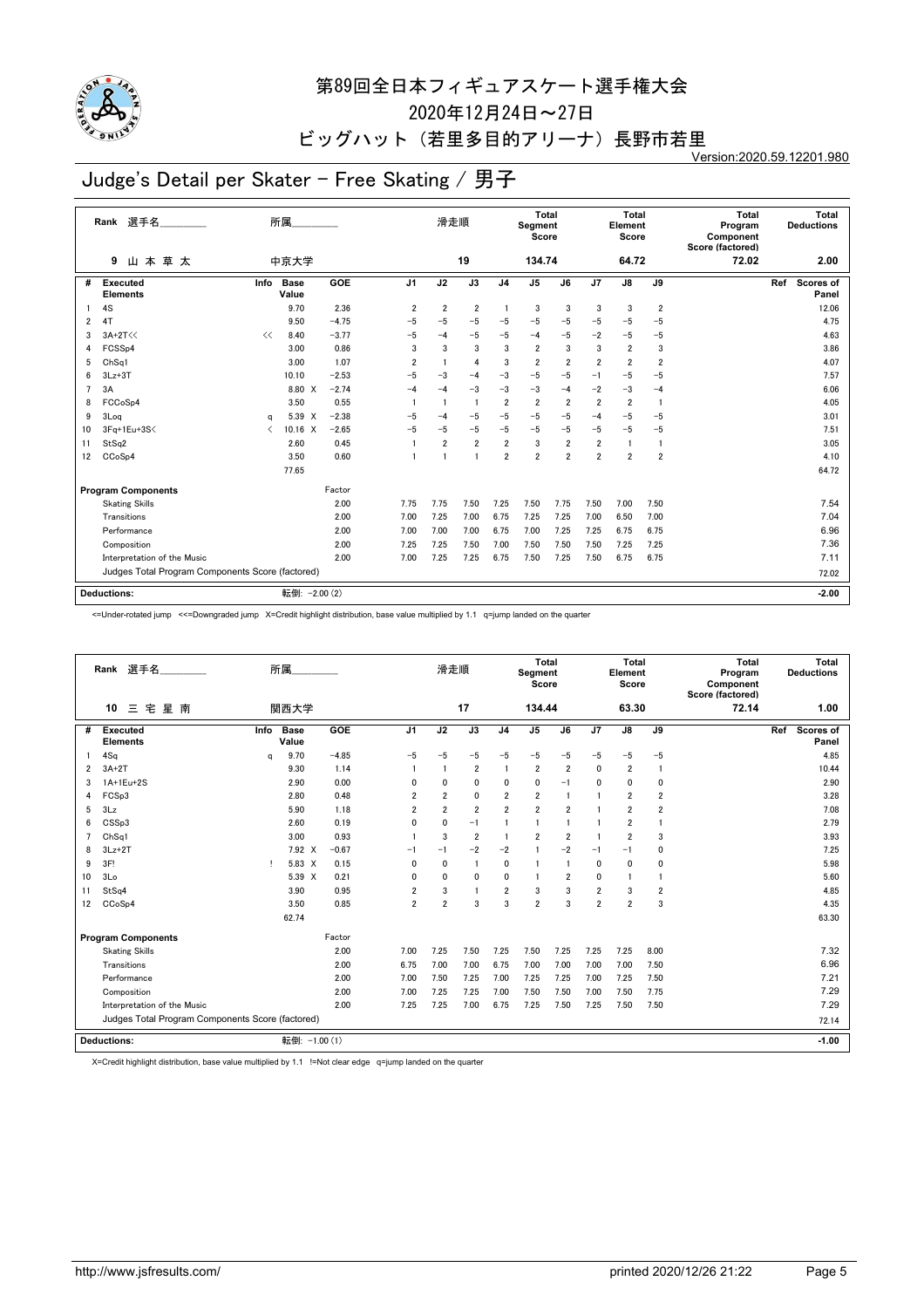

2020年12月24日~27日

ビッグハット(若里多目的アリーナ)長野市若里

Version:2020.59.12201.980

# Judge's Detail per Skater - Free Skating / 男子

|                | 選手名<br>Rank                                      |              | 所属                   |         |                | 滑走順            |                |                | <b>Total</b><br>Segment<br>Score |                         |                | <b>Total</b><br>Element<br>Score |                         | <b>Total</b><br>Program<br>Component<br>Score (factored) |     | Total<br><b>Deductions</b> |
|----------------|--------------------------------------------------|--------------|----------------------|---------|----------------|----------------|----------------|----------------|----------------------------------|-------------------------|----------------|----------------------------------|-------------------------|----------------------------------------------------------|-----|----------------------------|
|                | 野龍樹<br>日<br>11                                   |              | 中京大学                 |         |                |                | 14             |                | 132.34                           |                         |                | 65.62                            |                         | 68.72                                                    |     | 2.00                       |
| #              | <b>Executed</b><br><b>Elements</b>               | Info         | <b>Base</b><br>Value | GOE     | J <sub>1</sub> | J2             | J3             | J <sub>4</sub> | J <sub>5</sub>                   | J6                      | J7             | J8                               | J9                      |                                                          | Ref | Scores of<br>Panel         |
|                | 4T<                                              | ✓            | 7.60                 | $-3.80$ | $-5$           | $-5$           | $-5$           | $-5$           | $-5$                             | $-5$                    | $-5$           | $-5$                             | $-5$                    |                                                          |     | 3.80                       |
| 2              | $3A+3T$                                          |              | 12.20                | 1.83    | $\overline{2}$ | $\overline{1}$ | 3              | 3              | 3                                | $\overline{\mathbf{2}}$ | -1             | 3                                | $\overline{2}$          |                                                          |     | 14.03                      |
| 3              | 3Fe                                              | $\mathbf{e}$ | 4.24                 | $-0.73$ | $-2$           | $-1$           | $\mathbf{0}$   | $-2$           | $-1$                             | $-2$                    | $-2$           | $-2$                             | $-3$                    |                                                          |     | 3.51                       |
| 4              | FCCoSp3                                          |              | 3.00                 | 0.34    | $\overline{1}$ | $\overline{1}$ | $\blacksquare$ | $\overline{2}$ | $\overline{1}$                   | -1                      | -1             | 3                                | 0                       |                                                          |     | 3.34                       |
| 5              | 3Lo                                              |              | 4.90                 | 0.84    |                |                | $\overline{2}$ | 3              | $\overline{2}$                   | $\overline{2}$          | $\mathbf{1}$   | $\overline{2}$                   | $\overline{2}$          |                                                          |     | 5.74                       |
| 6              | CSSp4                                            |              | 3.00                 | 0.64    | $\overline{2}$ |                | 3              | 3              | $\overline{2}$                   | $\overline{2}$          | $\overline{2}$ | $\overline{2}$                   | $\overline{\mathbf{2}}$ |                                                          |     | 3.64                       |
| $\overline{7}$ | StSq2                                            |              | 2.60                 | 0.37    |                |                | $\overline{1}$ | 3              | $\overline{2}$                   | $\overline{2}$          | 0              | 2                                | -1                      |                                                          |     | 2.97                       |
| 8              | 3A                                               |              | 8.80 X               | $-4.00$ | $-5$           | $-5$           | $-5$           | $-5$           | $-5$                             | $-5$                    | $-5$           | $-5$                             | -5                      |                                                          |     | 4.80                       |
| 9              | ChSq1                                            |              | 3.00                 | 0.64    | $\mathbf{0}$   | $\overline{2}$ | $\mathbf 0$    | $\overline{2}$ | $\overline{2}$                   | $\overline{2}$          | -1             | $\overline{2}$                   | 0                       |                                                          |     | 3.64                       |
| 10             | $3Lz + 2T$                                       |              | 7.92 X               | 0.67    |                | 0              | $\overline{2}$ | $\overline{2}$ |                                  | $\mathbf{1}$            | 1              |                                  |                         |                                                          |     | 8.59                       |
| 11             | $3Lz + 2T$                                       |              | 7.92 X               | 0.25    | 0              | 0              | 0              |                |                                  | 1                       | 0              |                                  | $\mathbf 0$             |                                                          |     | 8.17                       |
| 12             | CCoSp3                                           |              | 3.00                 | 0.39    |                |                | $\mathbf 0$    | 3              | $\overline{2}$                   | 1                       | 1              | $\overline{\mathbf{2}}$          |                         |                                                          |     | 3.39                       |
|                |                                                  |              | 68.18                |         |                |                |                |                |                                  |                         |                |                                  |                         |                                                          |     | 65.62                      |
|                | <b>Program Components</b>                        |              |                      | Factor  |                |                |                |                |                                  |                         |                |                                  |                         |                                                          |     |                            |
|                | <b>Skating Skills</b>                            |              |                      | 2.00    | 7.25           | 6.50           | 7.00           | 7.50           | 7.25                             | 7.00                    | 7.00           | 7.25                             | 7.00                    |                                                          |     | 7.11                       |
|                | Transitions                                      |              |                      | 2.00    | 6.75           | 6.00           | 6.50           | 7.25           | 6.75                             | 6.75                    | 6.25           | 6.75                             | 6.50                    |                                                          |     | 6.61                       |
|                | Performance                                      |              |                      | 2.00    | 6.75           | 6.75           | 6.75           | 7.25           | 7.00                             | 7.00                    | 6.50           | 7.25                             | 6.50                    |                                                          |     | 6.86                       |
|                | Composition                                      |              |                      | 2.00    | 7.00           | 6.00           | 6.50           | 7.50           | 7.00                             | 7.00                    | 6.50           | 7.50                             | 6.75                    |                                                          |     | 6.89                       |
|                | Interpretation of the Music                      |              |                      | 2.00    | 7.00           | 6.25           | 6.75           | 7.50           | 6.75                             | 7.25                    | 6.75           | 7.25                             | 6.50                    |                                                          |     | 6.89                       |
|                | Judges Total Program Components Score (factored) |              |                      |         |                |                |                |                |                                  |                         |                |                                  |                         |                                                          |     | 68.72                      |
|                | <b>Deductions:</b>                               |              | 転倒: - 2.00 (2)       |         |                |                |                |                |                                  |                         |                |                                  |                         |                                                          |     | $-2.00$                    |
|                |                                                  |              |                      |         |                |                |                |                |                                  |                         |                |                                  |                         |                                                          |     |                            |

<=Under-rotated jump X=Credit highlight distribution, base value multiplied by 1.1 e=Wrong edge

|    | Rank 選手名                                         |      | 所属                   |         |                | 滑走順            |                         |                | <b>Total</b><br>Segment<br>Score |                |                         | <b>Total</b><br>Element<br>Score |                | <b>Total</b><br>Program<br>Component<br>Score (factored) | Total<br><b>Deductions</b> |
|----|--------------------------------------------------|------|----------------------|---------|----------------|----------------|-------------------------|----------------|----------------------------------|----------------|-------------------------|----------------------------------|----------------|----------------------------------------------------------|----------------------------|
|    | 森口澄士<br>12                                       |      | 木下アカデミー              |         |                |                | 8                       |                | 129.92                           |                |                         | 67.28                            |                | 63.64                                                    | 1.00                       |
| #  | <b>Executed</b><br><b>Elements</b>               | Info | <b>Base</b><br>Value | GOE     | J <sub>1</sub> | J2             | J3                      | J <sub>4</sub> | J <sub>5</sub>                   | J6             | J7                      | J8                               | J9             |                                                          | Ref<br>Scores of<br>Panel  |
|    | 3A                                               |      | 8.00                 | $-4.00$ | $-5$           | $-5$           | $-5$                    | $-5$           | $-5$                             | $-5$           | $-5$                    | $-5$                             | $-5$           |                                                          | 4.00                       |
| 2  | $3A+2T$                                          |      | 9.30                 | 0.80    | 0              | 0              | $\overline{2}$          | $\mathbf{0}$   | -1                               | 1              | 2                       | $\overline{2}$                   | $\mathbf{1}$   |                                                          | 10.10                      |
| 3  | 3Lo                                              |      | 4.90                 | 0.07    | 0              | $\mathbf 0$    | $-1$                    | 0              |                                  | 1              | 0                       | 0                                | 0              |                                                          | 4.97                       |
| 4  | CSS <sub>p2</sub>                                |      | 2.30                 | 0.39    | $\overline{2}$ | $\overline{1}$ | $\overline{2}$          | $\overline{2}$ |                                  | $\overline{2}$ | $\overline{\mathbf{2}}$ |                                  | 2              |                                                          | 2.69                       |
| 5  | $2A+1Eu+3Sa$                                     | a    | 8.10                 | $-0.74$ | $-2$           | $-1$           | $-2$                    | $-2$           | $-1$                             | $-2$           | $-2$                    | $-2$                             | $-1$           |                                                          | 7.36                       |
| 6  | FCS <sub>p4</sub>                                |      | 3.20                 | 0.14    | $\mathbf{0}$   | $\overline{1}$ | $\mathbf 0$             | $\mathbf{0}$   | -1                               | $\mathbf{1}$   | 0                       | $\overline{1}$                   | $\mathbf 0$    |                                                          | 3.34                       |
|    | StSq2                                            |      | 2.60                 | 0.41    | 0              | $\overline{1}$ | $\overline{2}$          | $\overline{2}$ |                                  | $\overline{2}$ | 2                       | 2                                |                |                                                          | 3.01                       |
| 8  | $3Lz + 3T$                                       |      | $11.11 \times$       | 1.01    |                | $\overline{2}$ | $\overline{\mathbf{2}}$ | $\mathbf{1}$   | $\overline{2}$                   | $\overline{2}$ | 3                       | $\overline{2}$                   |                |                                                          | 12.12                      |
| 9  | 3Lz                                              |      | 6.49<br>$\mathsf{x}$ | 1.10    | $\overline{2}$ | $\overline{1}$ | 3                       | $\overline{2}$ | $\overline{2}$                   | $\overline{2}$ | $\overline{2}$          | 2                                |                |                                                          | 7.59                       |
| 10 | ChSq1                                            |      | 3.00                 | 0.36    |                | $\mathbf{0}$   | $\overline{2}$          | $\mathbf 0$    | 1                                | $\overline{1}$ | 1                       |                                  | 0              |                                                          | 3.36                       |
| 11 | 3F!                                              | т    | 5.83 X               | $-0.30$ | $-1$           | $\mathbf{0}$   | $\mathbf{0}$            | $\mathbf{0}$   |                                  | $-1$           | $-1$                    | $-1$                             | $-2$           |                                                          | 5.53                       |
| 12 | CC <sub>o</sub> S <sub>p</sub> 3                 |      | 3.00                 | 0.21    | $\mathbf{0}$   | $\mathbf{0}$   | $\overline{1}$          | $\mathbf{0}$   |                                  | $\mathbf{1}$   | 1                       | $\overline{2}$                   | $\blacksquare$ |                                                          | 3.21                       |
|    |                                                  |      | 67.83                |         |                |                |                         |                |                                  |                |                         |                                  |                |                                                          | 67.28                      |
|    | <b>Program Components</b>                        |      |                      | Factor  |                |                |                         |                |                                  |                |                         |                                  |                |                                                          |                            |
|    | <b>Skating Skills</b>                            |      |                      | 2.00    | 6.50           | 6.75           | 6.50                    | 6.00           | 6.50                             | 7.25           | 6.75                    | 6.50                             | 6.75           |                                                          | 6.61                       |
|    | Transitions                                      |      |                      | 2.00    | 5.50           | 6.25           | 6.00                    | 5.50           | 6.25                             | 6.75           | 6.75                    | 6.25                             | 5.75           |                                                          | 6.11                       |
|    | Performance                                      |      |                      | 2.00    | 6.25           | 6.50           | 6.50                    | 5.75           | 6.25                             | 7.00           | 7.00                    | 6.50                             | 6.00           |                                                          | 6.43                       |
|    | Composition                                      |      |                      | 2.00    | 5.75           | 6.75           | 6.75                    | 5.50           | 6.00                             | 7.00           | 7.00                    | 6.75                             | 6.25           |                                                          | 6.46                       |
|    | Interpretation of the Music                      |      |                      | 2.00    | 5.75           | 6.00           | 6.50                    | 5.50           | 5.75                             | 6.75           | 7.00                    | 7.00                             | 5.75           |                                                          | 6.21                       |
|    | Judges Total Program Components Score (factored) |      |                      |         |                |                |                         |                |                                  |                |                         |                                  |                |                                                          | 63.64                      |
|    | <b>Deductions:</b>                               |      | 転倒: -1.00 (1)        |         |                |                |                         |                |                                  |                |                         |                                  |                |                                                          | $-1.00$                    |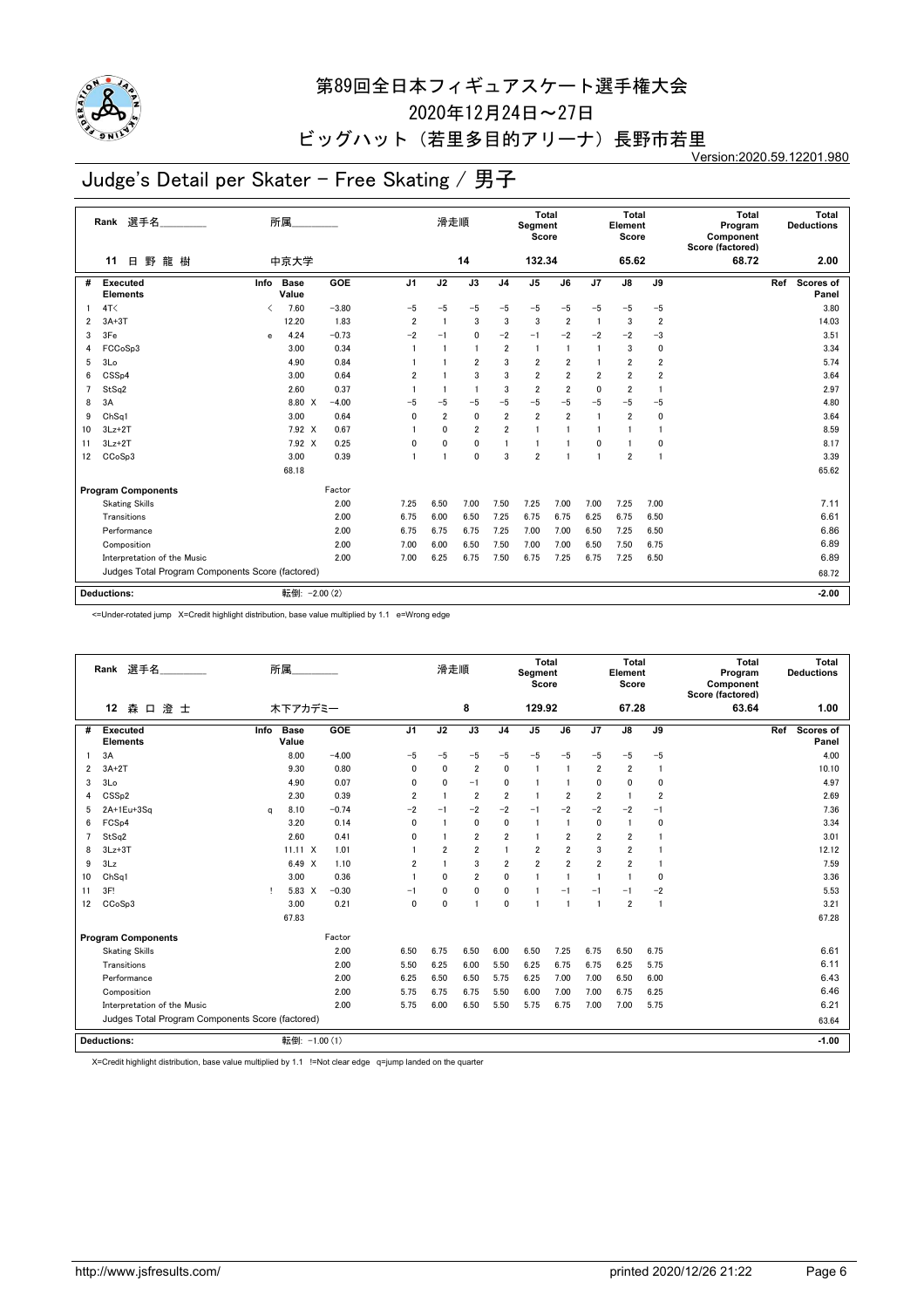

2020年12月24日~27日

## ビッグハット (若里多目的アリーナ)長野市若里

Version:2020.59.12201.980

# Judge's Detail per Skater - Free Skating / 男子

|    | Rank 選手名                                         |      | 所属                   |         |                | 滑走順            |                         |                | <b>Total</b><br>Segment<br>Score |                |                         | <b>Total</b><br>Element<br>Score |                | <b>Total</b><br>Program<br>Component<br>Score (factored) | Total<br><b>Deductions</b> |
|----|--------------------------------------------------|------|----------------------|---------|----------------|----------------|-------------------------|----------------|----------------------------------|----------------|-------------------------|----------------------------------|----------------|----------------------------------------------------------|----------------------------|
|    | 田 ルーカス剛史<br>本<br>13                              |      | 木下アカデミー              |         |                |                | 11                      |                | 126.51                           |                |                         | 57.09                            |                | 70.42                                                    | 1.00                       |
| #  | Executed<br><b>Elements</b>                      | Info | <b>Base</b><br>Value | GOE     | J <sub>1</sub> | J2             | J3                      | J <sub>4</sub> | J <sub>5</sub>                   | J6             | J7                      | J8                               | J9             |                                                          | Ref<br>Scores of<br>Panel  |
|    | 3A                                               |      | 8.00                 | $-4.00$ | $-5$           | $-5$           | $-5$                    | $-5$           | $-5$                             | $-5$           | $-5$                    | $-5$                             | $-5$           |                                                          | 4.00                       |
| 2  | 2A                                               |      | 3.30                 | 0.19    | 0              | 0              | $\overline{1}$          | $\mathbf{1}$   | $\overline{\mathbf{2}}$          | 0              | 0                       |                                  | $\mathbf{1}$   |                                                          | 3.49                       |
| 3  | 2Lo                                              |      | 1.70                 | 0.02    | 0              | $\mathbf{0}$   | $\mathbf{0}$            | $\mathbf{0}$   | $\overline{1}$                   | 0              | 0                       |                                  | 0              |                                                          | 1.72                       |
| 4  | FSSp3                                            |      | 2.60                 | 0.30    |                | $\overline{1}$ | -1                      |                | $\overline{2}$                   | 1              | $\overline{1}$          | $\overline{2}$                   |                |                                                          | 2.90                       |
| 5  | FCCoSp3                                          |      | 3.00                 | 0.47    |                |                |                         | $\overline{2}$ | $\overline{\mathbf{2}}$          | $\overline{2}$ | $\overline{\mathbf{2}}$ | $\overline{2}$                   |                |                                                          | 3.47                       |
| 6  | Ch <sub>Sq1</sub>                                |      | 3.00                 | 0.79    | 2              |                |                         | $\mathbf 0$    | $\overline{2}$                   | $\overline{2}$ | $\overline{2}$          | $\overline{2}$                   |                |                                                          | 3.79                       |
| 7  | 3F!                                              | Ţ.   | 5.30                 | 0.00    | 0              | $\mathbf{0}$   | $\mathbf 0$             | $-1$           | 1                                | 1              | $-1$                    | 0                                | 0              |                                                          | 5.30                       |
| 8  | $3Lz + 3T$                                       |      | $11.11 \times$       | 0.93    |                | -1             | 3                       | $\overline{2}$ | $\overline{2}$                   | 1              | $\overline{2}$          | $\overline{2}$                   |                |                                                          | 12.04                      |
| 9  | 2A+1Eu+2S                                        |      | $5.61 \t X$          | 0.38    |                | $\overline{2}$ | $\overline{\mathbf{2}}$ | $\mathbf{0}$   | 1                                | $\overline{2}$ | 0                       |                                  |                |                                                          | 5.99                       |
| 10 | StSq3                                            |      | 3.30                 | 0.75    | $\overline{2}$ | $\overline{2}$ | $\overline{2}$          | $\overline{1}$ | 3                                | 3              | $\overline{2}$          | 3                                | $\overline{2}$ |                                                          | 4.05                       |
| 11 | 3Lzq+2T                                          | a    | 7.92 X               | $-1.18$ | $-2$           | -2             | $-3$                    | $-2$           | $-1$                             | $-2$           | $-2$                    | $-2$                             | $-2$           |                                                          | 6.74                       |
| 12 | CCoSp3                                           |      | 3.00                 | 0.60    | $\overline{2}$ | $\overline{2}$ | $\overline{1}$          | $\overline{2}$ | $\overline{2}$                   | $\overline{2}$ | $\overline{\mathbf{2}}$ | $\overline{\mathbf{2}}$          | $\overline{2}$ |                                                          | 3.60                       |
|    |                                                  |      | 57.84                |         |                |                |                         |                |                                  |                |                         |                                  |                |                                                          | 57.09                      |
|    | <b>Program Components</b>                        |      |                      | Factor  |                |                |                         |                |                                  |                |                         |                                  |                |                                                          |                            |
|    | <b>Skating Skills</b>                            |      |                      | 2.00    | 7.00           | 7.25           | 7.25                    | 6.50           | 7.25                             | 7.50           | 7.50                    | 7.00                             | 7.50           |                                                          | 7.25                       |
|    | Transitions                                      |      |                      | 2.00    | 6.50           | 6.75           | 7.00                    | 6.00           | 6.75                             | 7.00           | 7.25                    | 6.75                             | 6.75           |                                                          | 6.79                       |
|    | Performance                                      |      |                      | 2.00    | 6.75           | 7.00           | 7.00                    | 6.25           | 7.00                             | 6.75           | 7.75                    | 7.00                             | 6.75           |                                                          | 6.89                       |
|    | Composition                                      |      |                      | 2.00    | 7.00           | 7.25           | 7.50                    | 6.25           | 7.25                             | 7.25           | 7.50                    | 7.00                             | 7.25           |                                                          | 7.21                       |
|    | Interpretation of the Music                      |      |                      | 2.00    | 7.00           | 7.00           | 7.25                    | 6.50           | 7.00                             | 7.25           | 7.75                    | 7.25                             | 6.75           |                                                          | 7.07                       |
|    | Judges Total Program Components Score (factored) |      |                      |         |                |                |                         |                |                                  |                |                         |                                  |                |                                                          | 70.42                      |
|    | <b>Deductions:</b>                               |      | 転倒: -1.00 (1)        |         |                |                |                         |                |                                  |                |                         |                                  |                |                                                          | $-1.00$                    |
|    |                                                  |      |                      |         |                |                |                         |                |                                  |                |                         |                                  |                |                                                          |                            |

X=Credit highlight distribution, base value multiplied by 1.1 !=Not clear edge q=jump landed on the quarter

|    | Rank 選手名                                         |                               | 所属                   |         |                | 滑走順            | 10             |                | <b>Total</b><br>Segment<br>Score<br>126.22 |                |                | Total<br>Element<br>Score<br>57.96 |                | Total<br>Program<br>Component<br>Score (factored)<br>71.26 |     | Total<br><b>Deductions</b> |
|----|--------------------------------------------------|-------------------------------|----------------------|---------|----------------|----------------|----------------|----------------|--------------------------------------------|----------------|----------------|------------------------------------|----------------|------------------------------------------------------------|-----|----------------------------|
|    | 須本光希<br>14                                       |                               | 関西大学                 |         |                |                |                |                |                                            |                |                |                                    |                |                                                            |     | 3.00                       |
| #  | <b>Executed</b><br><b>Elements</b>               | Info                          | <b>Base</b><br>Value | GOE     | J <sub>1</sub> | J2             | J3             | J <sub>4</sub> | J <sub>5</sub>                             | J6             | J7             | J8                                 | J9             |                                                            | Ref | Scores of<br>Panel         |
|    | 3Aq                                              | a                             | 8.00                 | $-4.00$ | $-5$           | $-5$           | $-5$           | $-5$           | $-5$                                       | $-5$           | $-5$           | $-5$                               | $-5$           |                                                            |     | 4.00                       |
| 2  | 3F!                                              |                               | 5.30                 | 0.38    |                | 0              | $\overline{1}$ | $\overline{2}$ | -1                                         | 1              | 0              | 0                                  | $\mathbf{1}$   |                                                            |     | 5.68                       |
| 3  | 3 <sub>Lo</sub>                                  |                               | 4.90                 | 0.98    | $\overline{2}$ | $\overline{2}$ | $\overline{2}$ | $\overline{2}$ | $\overline{2}$                             | $\overline{2}$ | $\overline{2}$ | $\overline{2}$                     | $\overline{2}$ |                                                            |     | 5.88                       |
|    | FCSp3                                            |                               | 2.80                 | 0.24    | 0              | $\mathbf{1}$   | $\mathbf 0$    |                | $\overline{2}$                             | 0              | 1              | 2                                  |                |                                                            |     | 3.04                       |
| 5  | 2A                                               |                               | 3.30                 | 0.71    | $\overline{2}$ | $\overline{2}$ | $\mathbf{1}$   | 3              |                                            | 3              | 2              | 2                                  | 3              |                                                            |     | 4.01                       |
| 6  | StSq3                                            |                               | 3.30                 | 0.85    | $\overline{2}$ | $\overline{3}$ | $\overline{2}$ | 3              | 3                                          | $\overline{2}$ | 3              | $\overline{2}$                     | 3              |                                                            |     | 4.15                       |
|    | $2Aq+1Eu+3S$                                     | a                             | 8.91<br>X            | $-0.25$ | $-1$           | $\mathbf{0}$   | $-1$           | $\mathbf{0}$   | 0                                          | $-1$           | $-2$           | $-1$                               | 0              |                                                            |     | 8.66                       |
| 8  | $3Lz + 3T$                                       |                               | $11.11 \times$       | 1.43    | $\overline{2}$ | 3              | $\overline{2}$ | 3              | $\overline{\mathbf{2}}$                    | $\overline{2}$ | 3              | $\overline{2}$                     | 3              |                                                            |     | 12.54                      |
| 9  | 3F<+REP                                          | $\overline{\left( \right. }%$ | $3.27 \times$        | $-2.12$ | $-5$           | $-5$           | $-5$           | $-5$           | $-5$                                       | $-5$           | $-5$           | $-5$                               | $-5$           |                                                            |     | 1.15                       |
| 10 | CSSp3                                            |                               | 2.60                 | 0.33    |                | $\overline{1}$ | 2              | $\mathbf{1}$   | -1                                         | -1             | 2              |                                    | 2              |                                                            |     | 2.93                       |
| 11 | Ch <sub>Sq1</sub>                                |                               | 3.00                 | 1.21    | 3              | 3              | $\overline{2}$ | 3              | $\overline{2}$                             | $\overline{2}$ | $\overline{2}$ | $\overline{2}$                     | 4              |                                                            |     | 4.21                       |
| 12 | CCoSp1V                                          |                               | 1.50                 | 0.21    |                | -1             | $\overline{1}$ | $\overline{2}$ |                                            | $\overline{2}$ | $\overline{2}$ |                                    | $\overline{2}$ |                                                            |     | 1.71                       |
|    |                                                  |                               | 57.99                |         |                |                |                |                |                                            |                |                |                                    |                |                                                            |     | 57.96                      |
|    | <b>Program Components</b>                        |                               |                      | Factor  |                |                |                |                |                                            |                |                |                                    |                |                                                            |     |                            |
|    | <b>Skating Skills</b>                            |                               |                      | 2.00    | 7.00           | 7.25           | 7.00           | 7.50           | 7.00                                       | 7.25           | 7.25           | 7.25                               | 7.50           |                                                            |     | 7.21                       |
|    | Transitions                                      |                               |                      | 2.00    | 7.00           | 6.75           | 6.75           | 7.50           | 6.50                                       | 6.75           | 7.25           | 7.00                               | 7.25           |                                                            |     | 6.96                       |
|    | Performance                                      |                               |                      | 2.00    | 6.50           | 7.25           | 6.75           | 7.50           | 6.75                                       | 6.75           | 7.50           | 7.25                               | 7.50           |                                                            |     | 7.11                       |
|    | Composition                                      |                               |                      | 2.00    | 7.00           | 7.00           | 7.00           | 7.50           | 7.00                                       | 7.00           | 7.50           | 7.00                               | 7.50           |                                                            |     | 7.14                       |
|    | Interpretation of the Music                      |                               |                      | 2.00    | 6.75           | 7.25           | 6.75           | 7.75           | 6.75                                       | 7.25           | 7.50           | 7.25                               | 7.75           |                                                            |     | 7.21                       |
|    | Judges Total Program Components Score (factored) |                               |                      |         |                |                |                |                |                                            |                |                |                                    |                |                                                            |     | 71.26                      |
|    | <b>Deductions:</b>                               |                               | 演技時間: -1.00          |         |                |                |                |                | 転倒: - 2.00 (2)                             |                |                |                                    |                |                                                            |     | $-3.00$                    |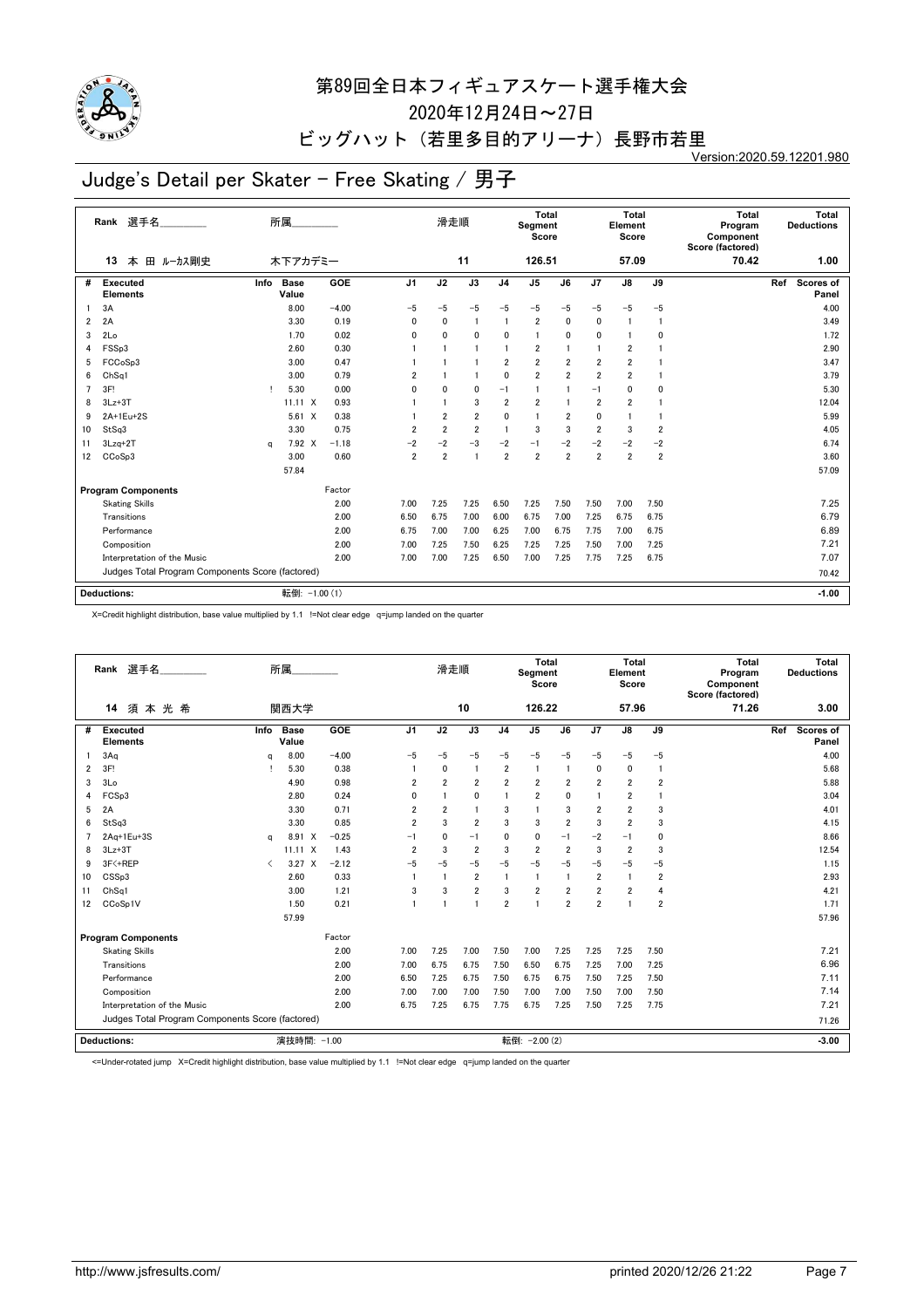

2020年12月24日~27日

## ビッグハット (若里多目的アリーナ)長野市若里

Version:2020.59.12201.980

# Judge's Detail per Skater - Free Skating / 男子

|                | 選手名<br>Rank                                      |          | 所属                   |            |                | 滑走順          |                |                         | Total<br>Segment<br>Score |                         |                | <b>Total</b><br>Element<br>Score |                | <b>Total</b><br>Program<br>Component<br>Score (factored) | Total<br><b>Deductions</b> |
|----------------|--------------------------------------------------|----------|----------------------|------------|----------------|--------------|----------------|-------------------------|---------------------------|-------------------------|----------------|----------------------------------|----------------|----------------------------------------------------------|----------------------------|
|                | 中<br>野<br>紘 輔<br>15                              |          |                      | 飯塚フィギュアクラブ |                |              | 9              |                         | 120.59                    |                         |                | 61.01                            |                | 60.58                                                    | 1.00                       |
| #              | <b>Executed</b><br><b>Elements</b>               | Info     | <b>Base</b><br>Value | GOE        | J <sub>1</sub> | J2           | J3             | J <sub>4</sub>          | J <sub>5</sub>            | J6                      | J7             | J8                               | J9             |                                                          | Ref<br>Scores of<br>Panel  |
|                | 4T                                               |          | 9.50                 | 1.76       |                | 0            | 3              | $\overline{\mathbf{2}}$ | $\overline{2}$            | $\overline{\mathbf{2}}$ | $\overline{2}$ | 3                                | -1             |                                                          | 11.26                      |
| $\overline{2}$ | 3A                                               |          | 8.00                 | $-2.51$    | $-3$           | $-4$         | $-3$           | $-3$                    | $-3$                      | $-3$                    | $-3$           | $-3$                             | $-4$           |                                                          | 5.49                       |
| 3              | 3Lz                                              |          | 5.90                 | 0.67       | $\mathbf{0}$   | $\mathbf{0}$ | $\overline{2}$ | $\mathbf{0}$            | $\overline{2}$            | $\mathbf{0}$            | $\overline{2}$ | $\overline{2}$                   | $\overline{2}$ |                                                          | 6.57                       |
| 4              | FCCoSp4                                          |          | 3.50                 | 0.05       | $\mathbf{0}$   | 0            | 0              | 0                       | 0                         | 0                       | 1              | $\overline{2}$                   | 0              |                                                          | 3.55                       |
| 5              | ChSq1                                            |          | 3.00                 | 0.14       | $\mathbf{0}$   | $\mathbf{0}$ | $\mathbf 0$    | $\mathbf 0$             | $\mathbf{1}$              | $\mathbf{0}$            | -1             |                                  | $\mathbf 0$    |                                                          | 3.14                       |
| 6              | $3Lz+1T$                                         |          | 6.30                 | $-0.51$    | $-1$           | $-2$         | 0              | $-1$                    | $-1$                      | $-1$                    | -1             | 0                                | $-1$           |                                                          | 5.79                       |
|                | $3Lo+2T$                                         |          | 6.82 X               | 0.07       | $\mathbf{0}$   | $\Omega$     | $\mathbf{0}$   | $\Omega$                | -1                        | 0                       | $\mathbf{0}$   |                                  | 0              |                                                          | 6.89                       |
| 8              | 3F!+2T                                           | т        | $7.26 \times$        | $-0.53$    | $-1$           | $-1$         | $-1$           | $-1$                    | $-1$                      | 1                       | $-1$           | $-1$                             | $-2$           |                                                          | 6.73                       |
| 9              | CCoSp4                                           |          | 3.50                 | 0.20       | $\mathbf{0}$   | $\mathbf{0}$ | $\overline{2}$ | $\mathbf{1}$            | -1                        | $\mathbf{1}$            | $\mathbf{0}$   | -1                               | 0              |                                                          | 3.70                       |
| 10             | StSq2                                            |          | 2.60                 | 0.11       | $\mathbf{0}$   |              | 0              | 0                       |                           | 0                       | -1             | 2                                | $-1$           |                                                          | 2.71                       |
| 11             | 3Sq                                              | $\alpha$ | 4.73 X               | $-2.15$    | $-5$           | $-5$         | $-5$           | $-5$                    | $-5$                      | $-5$                    | $-5$           | $-5$                             | $-5$           |                                                          | 2.58                       |
| 12             | FSSp3                                            |          | 2.60                 | 0.00       | 0              | $-1$         | 0              | $-1$                    | -1                        | 0                       | 1              |                                  | $-1$           |                                                          | 2.60                       |
|                |                                                  |          | 63.71                |            |                |              |                |                         |                           |                         |                |                                  |                |                                                          | 61.01                      |
|                | <b>Program Components</b>                        |          |                      | Factor     |                |              |                |                         |                           |                         |                |                                  |                |                                                          |                            |
|                | <b>Skating Skills</b>                            |          |                      | 2.00       | 6.00           | 6.00         | 6.25           | 6.00                    | 6.50                      | 6.50                    | 6.75           | 7.00                             | 6.25           |                                                          | 6.32                       |
|                | Transitions                                      |          |                      | 2.00       | 5.50           | 5.50         | 5.75           | 5.50                    | 6.00                      | 6.00                    | 6.00           | 6.50                             | 5.50           |                                                          | 5.75                       |
|                | Performance                                      |          |                      | 2.00       | 6.00           | 5.75         | 6.25           | 5.50                    | 6.25                      | 6.50                    | 6.25           | 6.75                             | 5.75           |                                                          | 6.11                       |
|                | Composition                                      |          |                      | 2.00       | 5.75           | 6.00         | 6.00           | 5.50                    | 6.25                      | 6.25                    | 6.50           | 7.00                             | 5.50           |                                                          | 6.04                       |
|                | Interpretation of the Music                      |          |                      | 2.00       | 6.00           | 5.75         | 6.25           | 5.75                    | 6.00                      | 6.25                    | 6.50           | 7.00                             | 5.25           |                                                          | 6.07                       |
|                | Judges Total Program Components Score (factored) |          |                      |            |                |              |                |                         |                           |                         |                |                                  |                |                                                          | 60.58                      |
|                |                                                  |          |                      |            |                |              |                |                         |                           |                         |                |                                  |                |                                                          |                            |
|                | <b>Deductions:</b>                               |          | 転倒: -1.00 (1)        |            |                |              |                |                         |                           |                         |                |                                  |                |                                                          | $-1.00$                    |

X=Credit highlight distribution, base value multiplied by 1.1 !=Not clear edge q=jump landed on the quarter

|    | 選手名<br>Rank                                      |      | 所属                   |         |                | 滑走順            |                |                | Total<br>Segment<br>Score |                |                | Total<br>Element<br>Score |                | Total<br>Program<br>Component<br>Score (factored) |     | Total<br><b>Deductions</b> |
|----|--------------------------------------------------|------|----------------------|---------|----------------|----------------|----------------|----------------|---------------------------|----------------|----------------|---------------------------|----------------|---------------------------------------------------|-----|----------------------------|
|    | 村<br>俊介<br>16<br>中                               |      | 木下アカデミー              |         |                |                | 7              |                | 120.04                    |                |                | 59.42                     |                | 61.62                                             |     | 1.00                       |
| #  | <b>Executed</b><br><b>Elements</b>               | Info | <b>Base</b><br>Value | GOE     | J <sub>1</sub> | J2             | J3             | J <sub>4</sub> | J <sub>5</sub>            | J6             | J7             | J8                        | J9             |                                                   | Ref | Scores of<br>Panel         |
|    | $3A+3T$                                          |      | 12.20                | 1.60    | $\overline{2}$ | $\overline{2}$ | $\overline{2}$ | $\overline{2}$ | $\overline{2}$            | $\overline{2}$ | 3              | $\overline{2}$            | $\overline{2}$ |                                                   |     | 13.80                      |
| 2  | 4T<<                                             | <<   | 4.20                 | $-2.10$ | $-5$           | $-5$           | $-5$           | $-5$           | $-5$                      | $-5$           | $-5$           | $-5$                      | $-5$           |                                                   |     | 2.10                       |
| 3  | 3A                                               |      | 8.00                 | $-1.94$ | $-2$           | $-3$           | $-2$           | $-2$           | $-2$                      | $-2$           | $-4$           | $-2$                      | $-5$           |                                                   |     | 6.06                       |
| 4  | FCS <sub>p2</sub>                                |      | 2.30                 | $-0.16$ | $-1$           | $-2$           | $-1$           | $-2$           | $\mathbf{0}$              | $\mathbf{0}$   | $-1$           | $\blacksquare$            | 0              |                                                   |     | 2.14                       |
| 5  | 3F!                                              | т    | 5.30                 | $-0.30$ | 0              | 0              | $-1$           | $-1$           | $-1$                      | 0              | 0              | $-1$                      | $-1$           |                                                   |     | 5.00                       |
| 6  | CSSp4                                            |      | 3.00                 | 0.43    | $\overline{2}$ |                | $\overline{2}$ | $\overline{2}$ | $\mathbf{1}$              |                | $\mathbf 0$    | $\overline{2}$            | $\blacksquare$ |                                                   |     | 3.43                       |
| 7  | ChSa1                                            |      | 3.00                 | 0.64    | $\mathbf{0}$   |                | $\overline{1}$ | $\overline{2}$ | $\overline{2}$            | $\mathbf{1}$   | $\overline{1}$ | $\overline{2}$            |                |                                                   |     | 3.64                       |
| 8  | 2Lo                                              |      | 1.87 X               | $-0.34$ | $-2$           | $-2$           | $-3$           | $-2$           | $-1$                      | $-2$           | $-1$           | $-2$                      | $-4$           |                                                   |     | 1.53                       |
| 9  | $3S+3T$                                          |      | $9.35 \times$        | 0.18    | -1             | $\mathbf 0$    | $\mathbf 0$    | 0              | $\overline{1}$            | 0              | $\mathbf{1}$   | f                         | $\mathbf 0$    |                                                   |     | 9.53                       |
| 10 | 3Lz                                              |      | 6.49 X               | 0.34    |                | $\mathbf{0}$   | -1             | 0              | $\mathbf{0}$              |                | -1             |                           | 0              |                                                   |     | 6.83                       |
| 11 | StSa2                                            |      | 2.60                 | 0.15    | $\mathbf{0}$   |                | $\mathbf{0}$   | $\overline{1}$ | $\overline{1}$            | 0              | $\overline{2}$ |                           | 0              |                                                   |     | 2.75                       |
| 12 | CCoSp2                                           |      | 2.50                 | 0.11    | $\mathbf{0}$   | $\mathbf 0$    | $\mathbf 0$    | $\mathbf{0}$   | -1                        | $\mathbf{0}$   | $\overline{1}$ | 1                         | $\blacksquare$ |                                                   |     | 2.61                       |
|    |                                                  |      | 60.81                |         |                |                |                |                |                           |                |                |                           |                |                                                   |     | 59.42                      |
|    | <b>Program Components</b>                        |      |                      | Factor  |                |                |                |                |                           |                |                |                           |                |                                                   |     |                            |
|    | <b>Skating Skills</b>                            |      |                      | 2.00    | 6.25           | 6.25           | 6.50           | 6.00           | 6.25                      | 6.75           | 6.50           | 6.75                      | 6.25           |                                                   |     | 6.39                       |
|    | Transitions                                      |      |                      | 2.00    | 5.75           | 6.00           | 6.00           | 5.75           | 5.75                      | 6.25           | 6.50           | 6.25                      | 5.50           |                                                   |     | 5.96                       |
|    | Performance                                      |      |                      | 2.00    | 6.00           | 6.25           | 6.50           | 5.75           | 6.00                      | 6.50           | 6.75           | 6.50                      | 5.75           |                                                   |     | 6.21                       |
|    | Composition                                      |      |                      | 2.00    | 5.75           | 6.25           | 6.50           | 6.00           | 6.00                      | 6.25           | 6.50           | 6.50                      | 6.00           |                                                   |     | 6.21                       |
|    | Interpretation of the Music                      |      |                      | 2.00    | 6.00           | 6.00           | 6.25           | 5.75           | 5.75                      | 6.25           | 6.50           | 6.25                      | 5.50           |                                                   |     | 6.04                       |
|    | Judges Total Program Components Score (factored) |      |                      |         |                |                |                |                |                           |                |                |                           |                |                                                   |     | 61.62                      |
|    | Deductions:                                      |      | 転倒: -1.00 (1)        |         |                |                |                |                |                           |                |                |                           |                |                                                   |     | $-1.00$                    |

<<=Downgraded jump X=Credit highlight distribution, base value multiplied by 1.1 !=Not clear edge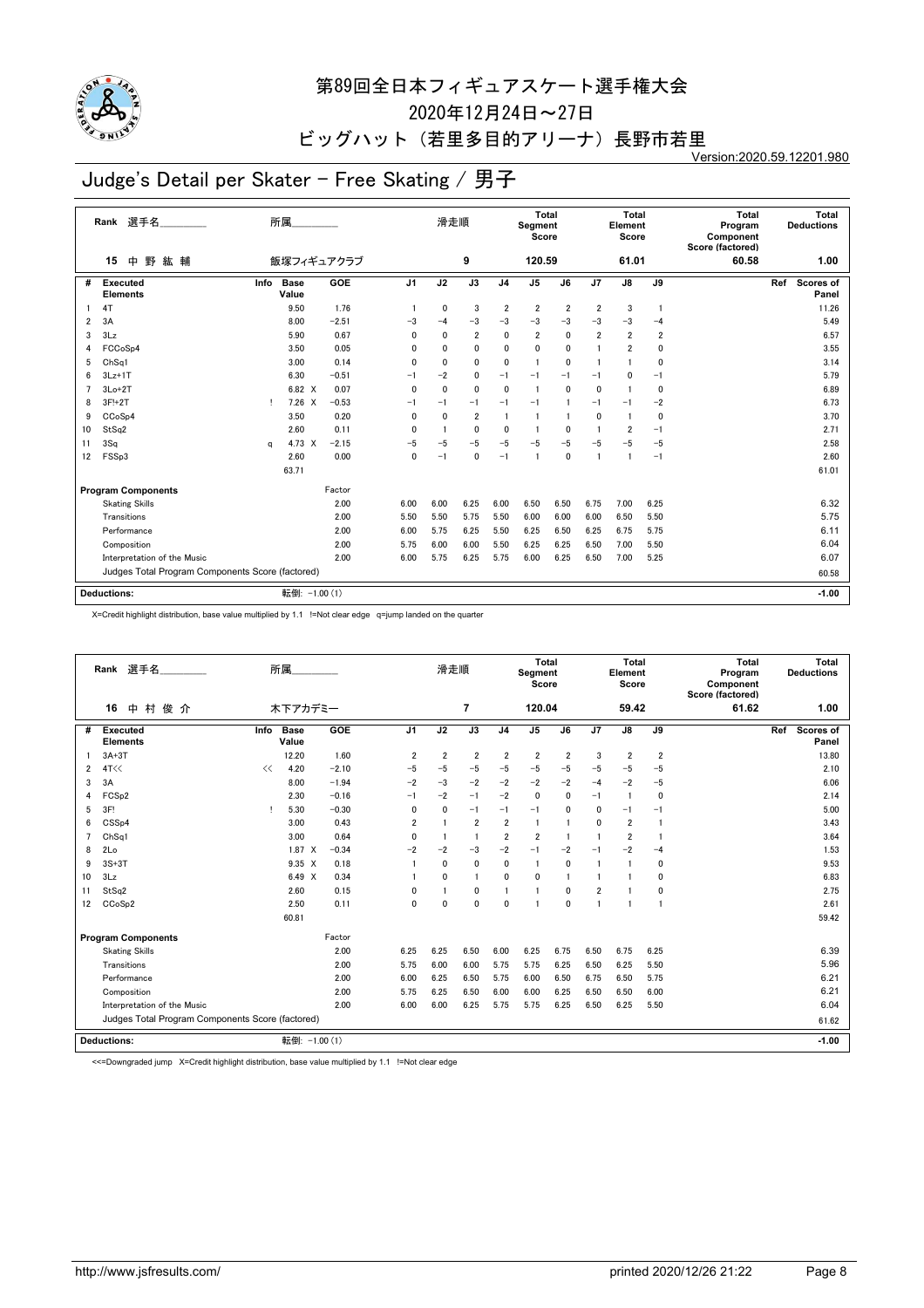

2020年12月24日~27日

#### ビッグハット (若里多目的アリーナ)長野市若里

Version:2020.59.12201.980

# Judge's Detail per Skater - Free Skating / 男子

|    | 選手名<br>Rank                                      |                               | 所属                   |             |                | 滑走順            |                 |                | Total<br>Segment<br>Score |                         |                | Total<br>Element<br>Score |                | <b>Total</b><br>Program<br>Component<br>Score (factored) | <b>Deductions</b> | Total              |
|----|--------------------------------------------------|-------------------------------|----------------------|-------------|----------------|----------------|-----------------|----------------|---------------------------|-------------------------|----------------|---------------------------|----------------|----------------------------------------------------------|-------------------|--------------------|
|    | 大島光翔<br>17                                       |                               |                      | 埼玉アイスアリーナFC |                |                | 4               |                | 116.11                    |                         |                | 54.25                     |                | 62.86                                                    |                   | 1.00               |
| #  | <b>Executed</b><br><b>Elements</b>               | Info                          | <b>Base</b><br>Value | GOE         | J <sub>1</sub> | J2             | $\overline{J3}$ | J <sub>4</sub> | J <sub>5</sub>            | J6                      | J7             | $\overline{J8}$           | J9             |                                                          | Ref               | Scores of<br>Panel |
|    | 3A                                               |                               | 8.00                 | $-3.09$     | $-4$           | $-4$           | $-4$            | $-3$           | $-4$                      | $-5$                    | $-3$           | $-4$                      | $-4$           |                                                          |                   | 4.91               |
| 2  | 4Lz                                              | $\overline{\left( \right. }%$ | 9.20                 | $-4.60$     | $-5$           | $-5$           | $-5$            | $-5$           | $-5$                      | $-5$                    | $-5$           | $-5$                      | $-5$           |                                                          |                   | 4.60               |
| 3  | $3A+2T$                                          |                               | 9.30                 | $-2.29$     | $-2$           | $-3$           | $-3$            | $-2$           | $-3$                      | $-4$                    | $-3$           | $-3$                      | $-3$           |                                                          |                   | 7.01               |
| 4  | FCSp3                                            |                               | 2.80                 | 0.20        | $\mathbf{0}$   |                | $-1$            | $\mathbf{1}$   | $\overline{2}$            | 0                       | $\overline{1}$ | $\mathbf{1}$              | $\overline{1}$ |                                                          |                   | 3.00               |
| 5  | Ch <sub>Sq1</sub>                                |                               | 3.00                 | 1.07        | $\overline{2}$ | 3              | $\overline{1}$  | $\overline{2}$ | $\overline{\mathbf{2}}$   | $\overline{\mathbf{2}}$ | 2              | $\overline{\mathbf{2}}$   | 3              |                                                          |                   | 4.07               |
| 6  | 3Lz!                                             | т.                            | 5.90                 | 0.00        | $\mathbf{0}$   | $\mathbf{0}$   | $\mathbf{0}$    |                | $\mathbf{0}$              | 0                       | $\mathbf{0}$   | $-1$                      | $\mathbf 0$    |                                                          |                   | 5.90               |
|    | 3F+1Eu+2S                                        |                               | 7.81 X               | 0.00        | $\mathbf{0}$   | $\mathbf{0}$   | $-1$            | 0              | $\mathbf{1}$              | 0                       | $-1$           | 0                         | 1              |                                                          |                   | 7.81               |
| 8  | StSq2                                            |                               | 2.60                 | 0.37        |                |                | $\mathbf 0$     | 3              | $\overline{2}$            | 1                       | 1              | $\overline{2}$            | $\overline{2}$ |                                                          |                   | 2.97               |
| 9  | CSS <sub>p2</sub>                                |                               | 2.30                 | 0.33        |                | $\overline{2}$ | $\overline{2}$  | $\overline{2}$ | -1                        | 1                       | 1              |                           | 2              |                                                          |                   | 2.63               |
| 10 | $3Lz + 2T$                                       |                               | 7.92 X               | 0.08        | $\mathbf{0}$   | $\mathbf 0$    | $-1$            | $\mathbf{0}$   | 1                         | $\overline{1}$          | 0              |                           | -2             |                                                          |                   | 8.00               |
| 11 | 1Lo                                              |                               | $0.55 \quad X$       | $-0.06$     | $-1$           | $-1$           | $\mathbf{0}$    | $\mathbf{0}$   | $-1$                      | $-1$                    | $-3$           | $-1$                      | $-4$           |                                                          |                   | 0.49               |
| 12 | CCoSp2                                           |                               | 2.50                 | 0.36        | $\overline{2}$ |                | $\blacksquare$  | $\overline{2}$ | $\overline{2}$            | $\overline{2}$          | $-1$           |                           | $\blacksquare$ |                                                          |                   | 2.86               |
|    |                                                  |                               | 61.88                |             |                |                |                 |                |                           |                         |                |                           |                |                                                          |                   | 54.25              |
|    | <b>Program Components</b>                        |                               |                      | Factor      |                |                |                 |                |                           |                         |                |                           |                |                                                          |                   |                    |
|    | <b>Skating Skills</b>                            |                               |                      | 2.00        | 6.50           | 6.50           | 6.50            | 6.50           | 6.50                      | 6.00                    | 6.50           | 6.00                      | 6.75           |                                                          |                   | 6.43               |
|    | Transitions                                      |                               |                      | 2.00        | 6.00           | 6.25           | 5.75            | 5.50           | 6.25                      | 5.75                    | 6.25           | 5.75                      | 6.50           |                                                          |                   | 6.00               |
|    | Performance                                      |                               |                      | 2.00        | 6.00           | 6.50           | 6.50            | 6.25           | 6.25                      | 5.75                    | 6.25           | 6.25                      | 6.25           |                                                          |                   | 6.25               |
|    | Composition                                      |                               |                      | 2.00        | 6.50           | 6.75           | 6.25            | 6.00           | 6.75                      | 6.00                    | 6.25           | 6.25                      | 6.50           |                                                          |                   | 6.36               |
|    | Interpretation of the Music                      |                               |                      | 2.00        | 6.25           | 6.50           | 6.50            | 6.50           | 6.50                      | 6.00                    | 6.25           | 6.25                      | 6.75           |                                                          |                   | 6.39               |
|    | Judges Total Program Components Score (factored) |                               |                      |             |                |                |                 |                |                           |                         |                |                           |                |                                                          |                   | 62.86              |
|    |                                                  |                               |                      |             |                |                |                 |                |                           |                         |                |                           |                |                                                          |                   |                    |
|    | <b>Deductions:</b>                               |                               | 転倒: -1.00 (1)        |             |                |                |                 |                |                           |                         |                |                           |                |                                                          |                   | $-1.00$            |

<=Under-rotated jump X=Credit highlight distribution, base value multiplied by 1.1 !=Not clear edge

|    | Rank 選手名<br>櫛<br>18<br>樹<br>田<br>$\qquad \qquad \blacksquare$ |          | 所属<br>関西学院大学         |         |                | 滑走順            | 15             |                | <b>Total</b><br>Segment<br>Score<br>113.58 |                |                | Total<br>Element<br>Score<br>48.60 |             | Total<br>Program<br>Component<br>Score (factored)<br>66.98 |     | Total<br><b>Deductions</b><br>2.00 |
|----|---------------------------------------------------------------|----------|----------------------|---------|----------------|----------------|----------------|----------------|--------------------------------------------|----------------|----------------|------------------------------------|-------------|------------------------------------------------------------|-----|------------------------------------|
|    |                                                               |          |                      |         |                |                |                |                |                                            |                |                |                                    |             |                                                            |     |                                    |
| #  | <b>Executed</b><br><b>Elements</b>                            | Info     | <b>Base</b><br>Value | GOE     | J <sub>1</sub> | J2             | J3             | J <sub>4</sub> | J5                                         | J6             | J7             | J8                                 | J9          |                                                            | Ref | Scores of<br>Panel                 |
|    | 3T                                                            |          | 4.20                 | $-0.54$ | $-3$           | $-2$           | $\overline{2}$ | 0              | $\mathbf 0$                                | $\mathbf 0$    | $-2$           | $-2$                               | $-3$        |                                                            |     | 3.66                               |
| 2  | 3Fe                                                           | e        | 4.24                 | $-0.54$ | $-1$           | $-1$           | $\blacksquare$ | $-2$           | $-1$                                       | $-1$           | $-1$           | $-2$                               | $-3$        |                                                            |     | 3.70                               |
| 3  | CCSp4                                                         |          | 3.20                 | 0.41    |                |                |                | $\overline{2}$ | $\mathbf{1}$                               |                | $\overline{2}$ | $\overline{2}$                     | 1           |                                                            |     | 3.61                               |
| 4  | 3A                                                            |          | 8.00                 | 0.80    |                | $\mathbf{0}$   |                | $\mathbf{0}$   | $\overline{2}$                             | $\overline{2}$ | 1              | 1                                  |             |                                                            |     | 8.80                               |
| 5  | 2Lz                                                           |          | 2.10                 | 0.03    | $\mathbf{0}$   | 0              | $\blacksquare$ | 0              | $\mathbf{1}$                               | $\mathbf{0}$   | 0              | 0                                  | 0           |                                                            |     | 2.13                               |
| 6  | FSSp3                                                         |          | 2.60                 | 0.26    |                |                | $\overline{1}$ | $\overline{2}$ | $\mathbf 0$                                | $\overline{2}$ | 1              | $\mathbf{1}$                       | 0           |                                                            |     | 2.86                               |
|    | 3Aq+REP                                                       | a        | 6.16<br>X            | $-4.00$ | $-5$           | $-5$           | $-5$           | $-5$           | $-5$                                       | $-5$           | $-5$           | $-5$                               | $-5$        |                                                            |     | 2.16                               |
| 8  | 3Lzq                                                          | $\Omega$ | 6.49 X               | $-2.95$ | $-5$           | $-5$           | $-5$           | $-5$           | $-5$                                       | $-5$           | $-5$           | $-5$                               | $-5$        |                                                            |     | 3.54                               |
| 9  | 3Lo+1Eu+2S                                                    |          | 7.37 X               | $-0.07$ |                | 0              | $-2$           | 0              | $\mathbf 0$                                | $-1$           | 0              | 0                                  | $\mathbf 0$ |                                                            |     | 7.30                               |
| 10 | StSq2                                                         |          | 2.60                 | 0.52    | $\overline{2}$ | 3              | $\overline{2}$ | $\overline{2}$ | $\overline{2}$                             | $\overline{2}$ | $\overline{2}$ | $\overline{2}$                     |             |                                                            |     | 3.12                               |
| 11 | Ch <sub>Sq1</sub>                                             |          | 3.00                 | 0.57    |                | $\overline{2}$ | 1              | $\mathbf{1}$   | -1                                         |                | $\overline{2}$ | 1                                  | 0           |                                                            |     | 3.57                               |
| 12 | CCoSp4                                                        |          | 3.50                 | 0.65    | $\overline{2}$ | $\overline{2}$ | f.             | $\overline{2}$ | $\overline{2}$                             | $\overline{2}$ | $\overline{2}$ | $\overline{2}$                     |             |                                                            |     | 4.15                               |
|    |                                                               |          | 53.46                |         |                |                |                |                |                                            |                |                |                                    |             |                                                            |     | 48.60                              |
|    | <b>Program Components</b>                                     |          |                      | Factor  |                |                |                |                |                                            |                |                |                                    |             |                                                            |     |                                    |
|    | <b>Skating Skills</b>                                         |          |                      | 2.00    | 6.75           | 7.25           | 7.00           | 6.75           | 6.75                                       | 7.25           | 7.00           | 7.00                               | 7.25        |                                                            |     | 7.00                               |
|    | Transitions                                                   |          |                      | 2.00    | 6.50           | 6.50           | 6.75           | 6.25           | 6.25                                       | 6.50           | 6.75           | 6.50                               | 6.25        |                                                            |     | 6.46                               |
|    | Performance                                                   |          |                      | 2.00    | 6.75           | 6.75           | 6.50           | 6.50           | 6.50                                       | 6.75           | 7.00           | 6.75                               | 6.50        |                                                            |     | 6.64                               |
|    | Composition                                                   |          |                      | 2.00    | 6.75           | 7.00           | 6.75           | 6.50           | 6.75                                       | 6.50           | 7.00           | 6.75                               | 6.75        |                                                            |     | 6.75                               |
|    | Interpretation of the Music                                   |          |                      | 2.00    | 7.00           | 6.75           | 6.50           | 6.25           | 6.50                                       | 6.50           | 7.25           | 6.75                               | 6.50        |                                                            |     | 6.64                               |
|    | Judges Total Program Components Score (factored)              |          |                      |         |                |                |                |                |                                            |                |                |                                    |             |                                                            |     | 66.98                              |
|    | <b>Deductions:</b>                                            |          | 転倒: - 2.00 (2)       |         |                |                |                |                |                                            |                |                |                                    |             |                                                            |     | $-2.00$                            |

X=Credit highlight distribution, base value multiplied by 1.1 e=Wrong edge REP=Jump repetition q=jump landed on the quarter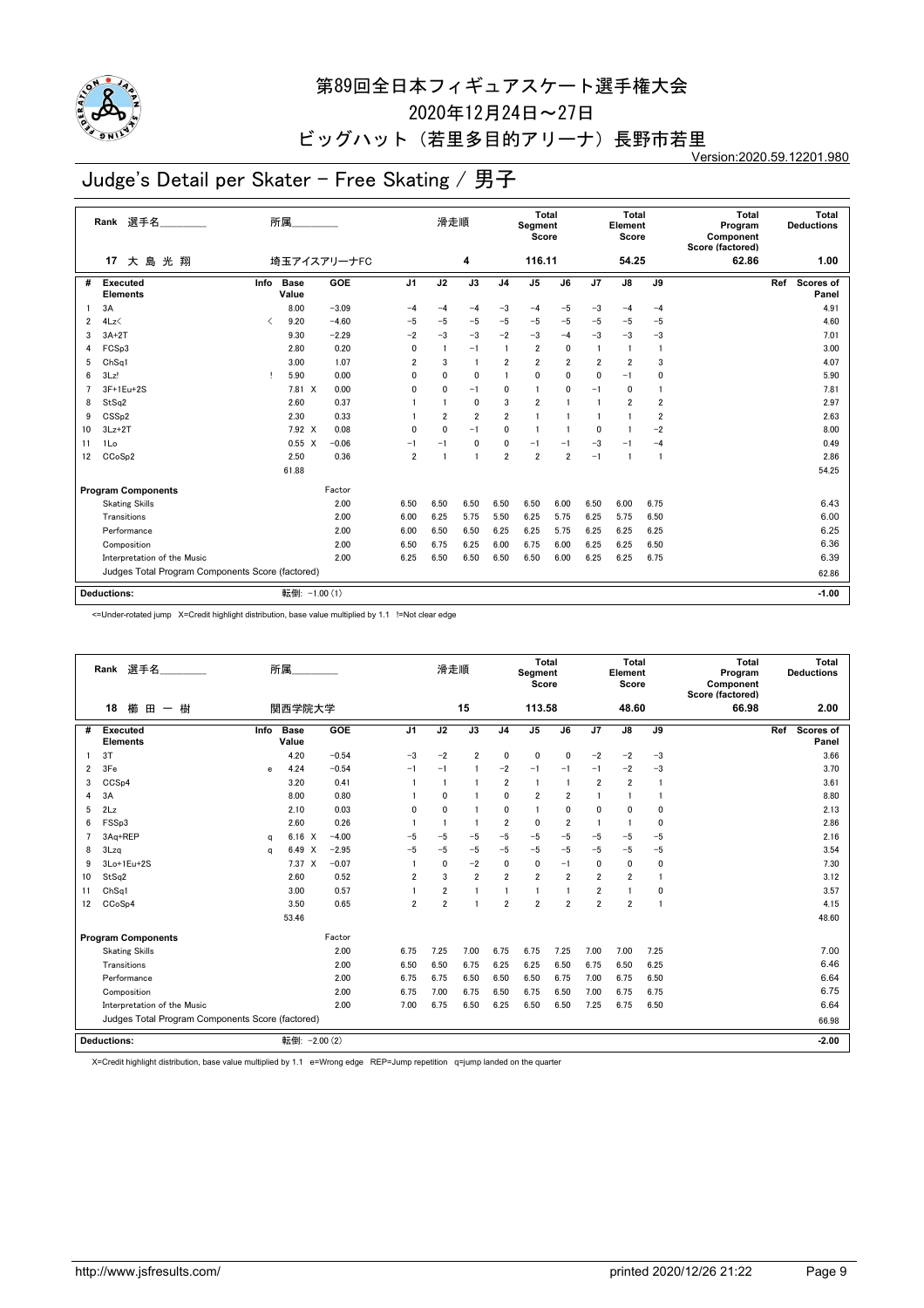

2020年12月24日~27日

## ビッグハット (若里多目的アリーナ)長野市若里

Version:2020.59.12201.980

# Judge's Detail per Skater - Free Skating / 男子

|                | 選手名<br>Rank                                      |        | 所属                                |         |                | 滑走順            |                |                | <b>Total</b><br>Segment<br>Score |                |                | <b>Total</b><br>Element<br>Score |                | <b>Total</b><br>Program<br>Component<br>Score (factored) |     | Total<br><b>Deductions</b> |
|----------------|--------------------------------------------------|--------|-----------------------------------|---------|----------------|----------------|----------------|----------------|----------------------------------|----------------|----------------|----------------------------------|----------------|----------------------------------------------------------|-----|----------------------------|
|                | 木科雄登<br>19                                       |        | 関西大学                              |         |                |                | 3              |                | 112.92                           |                |                | 47.36                            |                | 65.56                                                    |     | 0.00                       |
| #              | <b>Executed</b><br><b>Elements</b>               | Info   | <b>Base</b><br>Value              | GOE     | J <sub>1</sub> | J2             | J3             | J <sub>4</sub> | J <sub>5</sub>                   | J6             | J7             | J8                               | J9             |                                                          | Ref | Scores of<br>Panel         |
|                | $3A+3T$                                          |        | 12.20                             | 1.26    | -1             | $\overline{2}$ | $\overline{2}$ | $\overline{2}$ | $\overline{\mathbf{2}}$          | 1              | $\overline{2}$ | -1                               | 0              |                                                          |     | 13.46                      |
| $\overline{2}$ | 2F!                                              | т.     | 1.80                              | $-0.10$ | $-1$           | 0              | $-1$           | 0              | 0                                | $-1$           | 0              | $-1$                             | $-1$           |                                                          |     | 1.70                       |
| 3              | 1A                                               |        | 1.10                              | 0.00    | $-1$           | 0              | $\mathbf{0}$   | 0              | $\mathbf{0}$                     | 0              | $\mathbf{0}$   | $\mathbf{0}$                     | 0              |                                                          |     | 1.10                       |
| 4              | CSS <sub>p3</sub>                                |        | 2.60                              | 0.15    | 0              | 0              | $\blacksquare$ | $\overline{2}$ | $\overline{1}$                   | 1              | 0              | 1                                | $\mathbf 0$    |                                                          |     | 2.75                       |
| 5              | StSq2                                            |        | 2.60                              | 0.45    | $\overline{2}$ |                | $\overline{1}$ | 3              | $\overline{2}$                   | $\overline{2}$ | $\overline{2}$ | 2                                |                |                                                          |     | 3.05                       |
| 6              | FCSp3                                            |        | 2.80                              | 0.24    | 0              | $\mathbf{0}$   | $-1$           | $\overline{2}$ | $\overline{2}$                   | 0              | 1              | $\overline{2}$                   |                |                                                          |     | 3.04                       |
| $\overline{7}$ | 2Lz                                              |        | 2.10                              | 0.18    | $\mathbf{0}$   | $\mathbf{0}$   | $\overline{1}$ | $\overline{2}$ | $\mathbf{1}$                     | $\mathbf{1}$   | $\overline{2}$ |                                  | $\mathbf 0$    |                                                          |     | 2.28                       |
| 8              | 3Lo                                              |        | 5.39<br>$\boldsymbol{\mathsf{x}}$ | $-0.28$ | $-1$           | $-1$           | $-1$           | 0              | 0                                | $-1$           | 0              | 0                                | $-1$           |                                                          |     | 5.11                       |
| 9              | 3Loq+2T                                          | a      | 6.82 X                            | $-0.77$ | $-1$           | $-2$           | $-2$           | $-1$           | $\mathbf 0$                      | $-2$           | $-1$           | $-2$                             | $-2$           |                                                          |     | 6.05                       |
| 10             | ChSq1                                            |        | 3.00                              | 0.79    |                |                | $\overline{1}$ | 3              | $\overline{2}$                   | $\overline{2}$ | $\overline{2}$ | $\overline{\mathbf{2}}$          | $\overline{1}$ |                                                          |     | 3.79                       |
| 11             | 2A+SEQ+2S*                                       | $\ast$ | $2.90 \t X$                       | $-1.08$ | $-2$           | $-4$           | $-4$           | $-3$           | $-2$                             | $-3$           | $-4$           | $-3$                             | $-4$           |                                                          |     | 1.82                       |
| 12             | CCoSp3                                           |        | 3.00                              | 0.21    | $\overline{1}$ | $\mathbf 0$    | $\mathbf 0$    | $\overline{2}$ | 1                                | $\overline{1}$ | $\mathbf 0$    |                                  | 1              |                                                          |     | 3.21                       |
|                |                                                  |        | 46.31                             |         |                |                |                |                |                                  |                |                |                                  |                |                                                          |     | 47.36                      |
|                | <b>Program Components</b>                        |        |                                   | Factor  |                |                |                |                |                                  |                |                |                                  |                |                                                          |     |                            |
|                | <b>Skating Skills</b>                            |        |                                   | 2.00    | 6.75           | 6.50           | 6.75           | 6.75           | 6.75                             | 6.75           | 7.25           | 6.75                             | 6.50           |                                                          |     | 6.71                       |
|                | Transitions                                      |        |                                   | 2.00    | 5.75           | 6.25           | 6.00           | 6.75           | 6.50                             | 6.50           | 6.75           | 6.50                             | 5.75           |                                                          |     | 6.32                       |
|                | Performance                                      |        |                                   | 2.00    | 6.00           | 6.00           | 6.50           | 6.75           | 6.50                             | 6.50           | 7.00           | 7.00                             | 5.50           |                                                          |     | 6.46                       |
|                | Composition                                      |        |                                   | 2.00    | 6.00           | 6.25           | 6.75           | 7.00           | 7.00                             | 6.75           | 7.00           | 7.00                             | 5.25           |                                                          |     | 6.68                       |
|                | Interpretation of the Music                      |        |                                   | 2.00    | 6.25           | 6.25           | 6.50           | 6.75           | 6.75                             | 7.00           | 7.00           | 6.75                             | 5.50           |                                                          |     | 6.61                       |
|                | Judges Total Program Components Score (factored) |        |                                   |         |                |                |                |                |                                  |                |                |                                  |                |                                                          |     | 65.56                      |
|                | <b>Deductions:</b>                               |        |                                   |         |                |                |                |                |                                  |                |                |                                  |                |                                                          |     | 0.00                       |

\*=Invalid element X=Credit highlight distribution, base value multiplied by 1.1 !=Not clear edge q=jump landed on the quarter

|                         | 選手名<br>Rank                                      |      | 所属                   |         |                | 滑走順            |                |                | <b>Total</b><br>Segment<br>Score |                         |                | Total<br>Element<br>Score |                | <b>Total</b><br>Program<br>Component<br>Score (factored) |     | Total<br><b>Deductions</b> |
|-------------------------|--------------------------------------------------|------|----------------------|---------|----------------|----------------|----------------|----------------|----------------------------------|-------------------------|----------------|---------------------------|----------------|----------------------------------------------------------|-----|----------------------------|
|                         | 長谷川 一 輝<br>20                                    |      | 東京理科大学               |         |                |                | 5              |                | 111.65                           |                         |                | 49.65                     |                | 62.00                                                    |     | 0.00                       |
| #                       | <b>Executed</b><br><b>Elements</b>               | Info | <b>Base</b><br>Value | GOE     | J <sub>1</sub> | J2             | J3             | J <sub>4</sub> | J <sub>5</sub>                   | J6                      | J7             | J8                        | J9             |                                                          | Ref | Scores of<br>Panel         |
|                         | 2A                                               |      | 3.30                 | 0.42    |                |                | $\overline{2}$ | $\overline{2}$ | $\mathbf{1}$                     | $\overline{\mathbf{2}}$ | 0              | -1                        |                |                                                          |     | 3.72                       |
| $\overline{\mathbf{2}}$ | 2Lo                                              |      | 1.70                 | 0.07    | 0              | $\mathbf{0}$   | 1              | $\overline{2}$ | $\mathbf{0}$                     | $\mathbf{0}$            | 0              | 1                         |                |                                                          |     | 1.77                       |
| 3                       | 3Lz                                              |      | 5.90                 | $-0.08$ | 0              | 0              | -1             | $\mathbf 0$    | $-1$                             | $-1$                    | $\mathbf{0}$   | 0                         | 0              |                                                          |     | 5.82                       |
| 4                       | CSSp3                                            |      | 2.60                 | 0.37    | $\overline{2}$ |                | $\overline{2}$ | $\overline{2}$ | $\mathbf{1}$                     |                         | 1              | 0                         | 2              |                                                          |     | 2.97                       |
| 5                       | StSq2                                            |      | 2.60                 | 0.45    | $\overline{1}$ | $\overline{2}$ | $\overline{2}$ | $\overline{2}$ | $\overline{2}$                   | $\overline{2}$          | 1              | 1                         | 2              |                                                          |     | 3.05                       |
| 6                       | 2A+2T+2Lo                                        |      | 6.30                 | 0.28    |                | 1              | $\mathbf{0}$   | $\overline{2}$ | $\mathbf 0$                      |                         | -1             | -1                        |                |                                                          |     | 6.58                       |
| $\overline{7}$          | 3F!+3T                                           | т.   | 10.45 X              | $-0.08$ | 0              | $\mathbf{0}$   | 0              | $\mathbf{0}$   | $\overline{1}$                   | $\mathbf{0}$            | 0              | $-1$                      | $-1$           |                                                          |     | 10.37                      |
| 8                       | 2S                                               |      | $1.43 \times$        | $-0.45$ | -4             | $-3$           | $-4$           | $-4$           | $-3$                             | $-3$                    | $-3$           | $-3$                      | $-5$           |                                                          |     | 0.98                       |
| 9                       | FCSp3                                            |      | 2.80                 | 0.32    | $\overline{2}$ |                | -1             | $\overline{2}$ | $\mathbf{1}$                     |                         | $\mathbf{1}$   | 0                         | $\overline{1}$ |                                                          |     | 3.12                       |
| 10                      | ChSq1                                            |      | 3.00                 | 0.86    | $\overline{1}$ | $\overline{2}$ | $\overline{2}$ | $\overline{2}$ | $\overline{2}$                   | $\overline{2}$          | $\mathbf{1}$   | $\mathbf{1}$              | 2              |                                                          |     | 3.86                       |
| 11                      | $2Lz+2T$                                         |      | $3.74 \times$        | 0.03    | 0              |                | $-1$           | 0              | 1                                | 0                       | 0              | 0                         | 0              |                                                          |     | 3.77                       |
| 12                      | CCoSp3                                           |      | 3.00                 | 0.64    | 3              | $\overline{2}$ | $\overline{2}$ | 3              | $\overline{2}$                   | $\overline{2}$          | $\overline{2}$ | $\mathbf{0}$              | $\overline{2}$ |                                                          |     | 3.64                       |
|                         |                                                  |      | 46.82                |         |                |                |                |                |                                  |                         |                |                           |                |                                                          |     | 49.65                      |
|                         | <b>Program Components</b>                        |      |                      | Factor  |                |                |                |                |                                  |                         |                |                           |                |                                                          |     |                            |
|                         | <b>Skating Skills</b>                            |      |                      | 2.00    | 6.00           | 6.50           | 6.50           | 6.50           | 6.50                             | 6.00                    | 6.00           | 5.75                      | 6.75           |                                                          |     | 6.29                       |
|                         | Transitions                                      |      |                      | 2.00    | 6.00           | 6.25           | 6.00           | 6.25           | 6.25                             | 5.50                    | 5.75           | 5.25                      | 6.00           |                                                          |     | 5.96                       |
|                         | Performance                                      |      |                      | 2.00    | 6.00           | 6.50           | 6.75           | 6.50           | 6.25                             | 5.75                    | 6.00           | 5.50                      | 6.00           |                                                          |     | 6.14                       |
|                         | Composition                                      |      |                      | 2.00    | 6.25           | 6.75           | 6.75           | 6.50           | 6.00                             | 6.00                    | 6.00           | 5.50                      | 6.50           |                                                          |     | 6.29                       |
|                         | Interpretation of the Music                      |      |                      | 2.00    | 6.50           | 7.00           | 6.50           | 6.75           | 6.00                             | 6.25                    | 6.25           | 5.75                      | 6.00           |                                                          |     | 6.32                       |
|                         | Judges Total Program Components Score (factored) |      |                      |         |                |                |                |                |                                  |                         |                |                           |                |                                                          |     | 62.00                      |
|                         | <b>Deductions:</b>                               |      |                      |         |                |                |                |                |                                  |                         |                |                           |                |                                                          |     | 0.00                       |

X=Credit highlight distribution, base value multiplied by 1.1 !=Not clear edge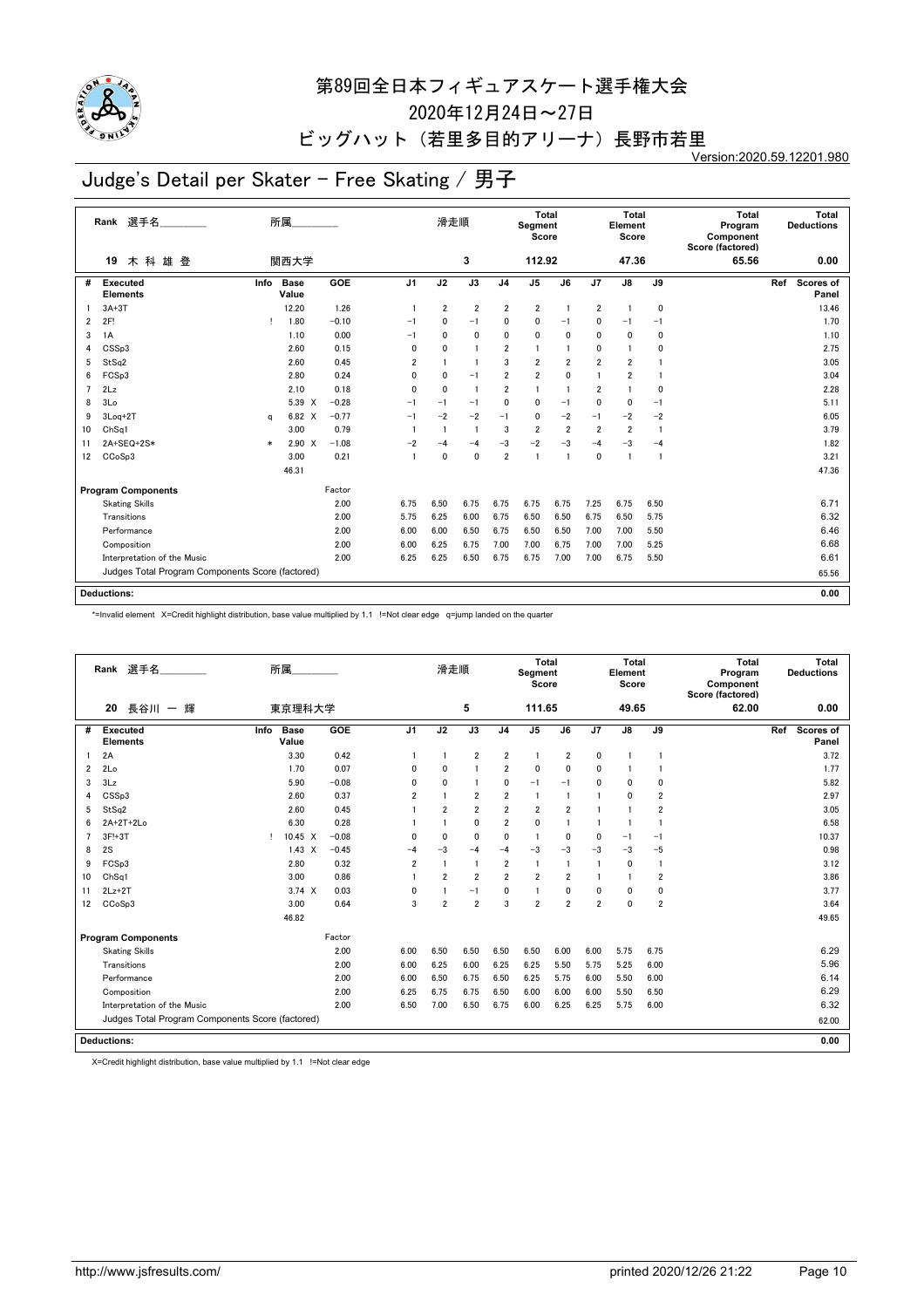

2020年12月24日~27日

#### ビッグハット (若里多目的アリーナ)長野市若里

Version:2020.59.12201.980

# Judge's Detail per Skater - Free Skating / 男子

|                | Rank 選手名                                         | 所属                           |         |                | 滑走順            |                |                | <b>Total</b><br>Segment<br>Score |                         |                 | Total<br>Element<br>Score |              | <b>Total</b><br>Program<br>Component<br>Score (factored) |     | Total<br><b>Deductions</b> |
|----------------|--------------------------------------------------|------------------------------|---------|----------------|----------------|----------------|----------------|----------------------------------|-------------------------|-----------------|---------------------------|--------------|----------------------------------------------------------|-----|----------------------------|
|                | 小林建斗<br>21                                       | 法政大学                         |         |                |                | $\mathbf{2}$   |                | 111.53                           |                         |                 | 52.39                     |              | 60.14                                                    |     | 1.00                       |
| #              | Executed<br><b>Elements</b>                      | Info<br><b>Base</b><br>Value | GOE     | J <sub>1</sub> | J2             | J3             | J <sub>4</sub> | J <sub>5</sub>                   | J6                      | $\overline{J7}$ | $\overline{J8}$           | J9           |                                                          | Ref | Scores of<br>Panel         |
|                | 3Lz                                              | 5.90                         | 0.84    |                | $\overline{1}$ | $\overline{2}$ | 3              | $\overline{\mathbf{2}}$          | $\mathbf{1}$            | $\overline{1}$  | 2                         | $\pmb{0}$    |                                                          |     | 6.74                       |
| 2              | 3Lo                                              | 4.90                         | $-2.45$ | $-5$           | $-5$           | $-5$           | $-5$           | $-5$                             | $-5$                    | $-5$            | $-5$                      | $-5$         |                                                          |     | 2.45                       |
| 3              | 3F+2A+SEQ                                        | 6.88                         | 0.61    |                | $\mathbf{0}$   | $\overline{2}$ | $\overline{2}$ | 1                                | 1                       | $\overline{1}$  | $\mathbf{1}$              |              |                                                          |     | 7.49                       |
| 4              | 3S                                               | 4.30                         | 0.00    | 0              | 0              | 0              | 0              | 0                                | 0                       | 0               | $\mathbf{0}$              |              |                                                          |     | 4.30                       |
| 5              | FCCoSp3                                          | 3.00                         | 0.39    |                | $\overline{1}$ | $\overline{2}$ | $\overline{1}$ | $\overline{1}$                   | $\overline{2}$          | $\mathbf{0}$    |                           | 2            |                                                          |     | 3.39                       |
| 6              | StSq2                                            | 2.60                         | 0.22    | 0              | $\mathbf{0}$   | $\overline{1}$ | $\mathbf{1}$   | $\mathbf{1}$                     | $\overline{1}$          | $\overline{1}$  |                           |              |                                                          |     | 2.82                       |
| $\overline{7}$ | 2F                                               | 1.98 X                       | $-0.44$ | $-3$           | $-3$           | $-2$           | $-1$           | $-2$                             | $-3$                    | $-2$            | $-2$                      | $-4$         |                                                          |     | 1.54                       |
| 8              | $3T+2T$                                          | $6.05 \quad X$               | 0.42    |                | $\overline{1}$ | $\overline{1}$ | $\overline{1}$ | $\mathbf{1}$                     | $\overline{2}$          | $\overline{1}$  | $\mathbf{1}$              | $\mathbf{1}$ |                                                          |     | 6.47                       |
| 9              | 3S+1Eu+2S                                        | $6.71 \times$                | 0.12    | 0              | $\mathbf{0}$   | 0              | $\mathbf{0}$   | 1                                | 0                       | $\overline{1}$  |                           | $\mathbf 0$  |                                                          |     | 6.83                       |
| 10             | CSS <sub>p4</sub>                                | 3.00                         | 0.21    | 0              | $\mathbf{0}$   | $\overline{1}$ | $\overline{1}$ | $\mathbf{1}$                     | $\mathbf{1}$            | 0               |                           |              |                                                          |     | 3.21                       |
| 11             | Ch <sub>Sq1</sub>                                | 3.00                         | 0.50    | 0              | $\overline{1}$ | $\overline{1}$ | $\mathbf{0}$   | $\overline{2}$                   | 2                       | 0               | 2                         | $\mathbf{1}$ |                                                          |     | 3.50                       |
| 12             | CCoSp4                                           | 3.50                         | 0.15    | 0              | $\mathbf 0$    |                | $\mathbf 0$    | $\mathbf{1}$                     | $\overline{\mathbf{2}}$ | 0               |                           | $\mathbf 0$  |                                                          |     | 3.65                       |
|                |                                                  | 51.82                        |         |                |                |                |                |                                  |                         |                 |                           |              |                                                          |     | 52.39                      |
|                | <b>Program Components</b>                        |                              | Factor  |                |                |                |                |                                  |                         |                 |                           |              |                                                          |     |                            |
|                | <b>Skating Skills</b>                            |                              | 2.00    | 6.25           | 6.25           | 6.25           | 6.25           | 6.25                             | 6.25                    | 6.50            | 6.50                      | 6.50         |                                                          |     | 6.32                       |
|                | Transitions                                      |                              | 2.00    | 5.75           | 5.75           | 5.75           | 5.50           | 5.75                             | 5.75                    | 6.25            | 5.75                      | 5.50         |                                                          |     | 5.71                       |
|                | Performance                                      |                              | 2.00    | 5.75           | 6.00           | 6.00           | 5.75           | 6.00                             | 6.25                    | 6.25            | 6.25                      | 5.75         |                                                          |     | 6.00                       |
|                | Composition                                      |                              | 2.00    | 5.75           | 6.00           | 6.00           | 5.75           | 6.25                             | 6.50                    | 6.00            | 6.25                      | 5.75         |                                                          |     | 6.00                       |
|                | Interpretation of the Music                      |                              | 2.00    | 6.00           | 5.75           | 6.25           | 5.75           | 6.00                             | 6.50                    | 6.00            | 6.50                      | 5.00         |                                                          |     | 6.04                       |
|                | Judges Total Program Components Score (factored) |                              |         |                |                |                |                |                                  |                         |                 |                           |              |                                                          |     | 60.14                      |
|                | <b>Deductions:</b>                               | 転倒: -1.00 (1)                |         |                |                |                |                |                                  |                         |                 |                           |              |                                                          |     | $-1.00$                    |
|                |                                                  |                              |         |                |                |                |                |                                  |                         |                 |                           |              |                                                          |     |                            |

X=Credit highlight distribution, base value multiplied by 1.1

|                | Rank 選手名<br>22<br>本 田 太 一                        |      | 所属<br>関西大学    |         |                | 滑走順          | 13             |                | Total<br>Segment<br>Score<br>110.01 |                |              | Total<br>Element<br>Score<br>50.15 |                | Total<br>Program<br>Component<br>Score (factored)<br>60.86 |     | Total<br><b>Deductions</b><br>1.00 |
|----------------|--------------------------------------------------|------|---------------|---------|----------------|--------------|----------------|----------------|-------------------------------------|----------------|--------------|------------------------------------|----------------|------------------------------------------------------------|-----|------------------------------------|
|                |                                                  |      |               |         |                |              |                |                |                                     |                |              |                                    |                |                                                            |     |                                    |
| #              | Executed<br><b>Elements</b>                      | Info | Base<br>Value | GOE     | J <sub>1</sub> | J2           | J3             | J <sub>4</sub> | J <sub>5</sub>                      | J6             | J7           | $\mathsf{J}8$                      | J9             |                                                            | Ref | Scores of<br>Panel                 |
|                | 3Aq                                              | a    | 8.00          | $-4.00$ | $-5$           | $-5$         | $-5$           | $-5$           | $-5$                                | $-5$           | $-5$         | $-5$                               | $-5$           |                                                            |     | 4.00                               |
| $\overline{2}$ | $3F+3T$                                          |      | 9.50          | $-0.98$ | $-2$           | $-1$         | $-4$           | $-2$           | $-1$                                | $-2$           | $-3$         | $-1$                               | $-2$           |                                                            |     | 8.52                               |
| 3              | 3 <sub>Lo</sub>                                  |      | 4.90          | 0.00    | $\mathbf{0}$   | $-1$         | 0              | 0              | $\mathbf 0$                         | $\mathbf{0}$   | $\mathbf{0}$ | $\mathbf{1}$                       | 0              |                                                            |     | 4.90                               |
| 4              | 2A+1Eu+3S                                        |      | 8.10          | 0.55    |                | $\mathbf{0}$ | $\overline{2}$ | $\overline{2}$ | $\overline{2}$                      |                | $\mathbf{1}$ | 1                                  |                |                                                            |     | 8.65                               |
| 5              | FCSp1                                            |      | 1.90          | 0.00    | $\mathbf{0}$   | $\mathbf 0$  | $\mathbf{0}$   | 0              | $\mathbf 0$                         | 0              | $-1$         | $\mathbf{1}$                       | 0              |                                                            |     | 1.90                               |
| 6              | StSq2                                            |      | 2.60          | $-0.07$ | $-1$           | $-1$         | $-1$           | 0              | $\overline{2}$                      | $\mathbf{0}$   | $-1$         | $\mathbf{1}$                       | 0              |                                                            |     | 2.53                               |
|                | 2Lz!                                             | Ţ.   | $2.31 \t X$   | $-0.21$ | $-1$           | $-1$         | $-1$           | $-1$           | $-1$                                | $-1$           | $-1$         | $-1$                               | $-1$           |                                                            |     | 2.10                               |
| 8              | 3F                                               |      | 5.83 X        | 0.15    | $\Omega$       | $\mathbf 0$  | $\overline{1}$ | $\mathbf{0}$   | $\overline{1}$                      | $\mathbf{0}$   | $\mathbf{0}$ | $\mathbf{1}$                       | 0              |                                                            |     | 5.98                               |
| 9              | FCSSp3                                           |      | 2.60          | $-0.15$ | $\mathbf{0}$   | $-1$         | $-1$           | $-1$           | $\mathbf 0$                         | 0              | $-1$         | 0                                  | $-2$           |                                                            |     | 2.45                               |
| 10             | 2A                                               |      | $3.63 \times$ | 0.05    |                | $\mathbf 0$  | $\mathbf{0}$   | $\mathbf{0}$   | $\mathbf{0}$                        |                | $\mathbf{0}$ | 0                                  | 0              |                                                            |     | 3.68                               |
| 11             | ChSa1                                            |      | 3.00          | 0.64    |                | $\mathbf{1}$ | $\overline{1}$ | $\mathbf{1}$   | $\overline{2}$                      | $\overline{2}$ | $\mathbf{1}$ | $\overline{2}$                     | $\overline{1}$ |                                                            |     | 3.64                               |
| 12             | CCoSp2V                                          |      | 1.88          | $-0.08$ | 0              | $-1$         | $-1$           | $-1$           | $\mathbf{1}$                        | $\mathbf{0}$   | $-1$         | 1                                  | $-1$           |                                                            |     | 1.80                               |
|                |                                                  |      | 54.25         |         |                |              |                |                |                                     |                |              |                                    |                |                                                            |     | 50.15                              |
|                | <b>Program Components</b>                        |      |               | Factor  |                |              |                |                |                                     |                |              |                                    |                |                                                            |     |                                    |
|                | <b>Skating Skills</b>                            |      |               | 2.00    | 6.00           | 5.75         | 6.00           | 5.75           | 6.50                                | 6.75           | 6.50         | 6.50                               | 6.75           |                                                            |     | 6.29                               |
|                | Transitions                                      |      |               | 2.00    | 5.00           | 5.50         | 5.75           | 5.25           | 6.00                                | 6.50           | 6.00         | 6.25                               | 6.00           |                                                            |     | 5.82                               |
|                | Performance                                      |      |               | 2.00    | 5.25           | 6.00         | 6.00           | 5.50           | 6.25                                | 6.50           | 6.25         | 6.75                               | 6.00           |                                                            |     | 6.07                               |
|                | Composition                                      |      |               | 2.00    | 5.75           | 6.25         | 5.75           | 5.50           | 6.25                                | 6.75           | 6.25         | 6.75                               | 6.25           |                                                            |     | 6.18                               |
|                | Interpretation of the Music                      |      |               | 2.00    | 5.50           | 6.00         | 6.00           | 5.75           | 6.00                                | 6.50           | 6.25         | 6.50                               | 6.00           |                                                            |     | 6.07                               |
|                | Judges Total Program Components Score (factored) |      |               |         |                |              |                |                |                                     |                |              |                                    |                |                                                            |     | 60.86                              |
|                | Deductions:                                      |      | 転倒: -1.00 (1) |         |                |              |                |                |                                     |                |              |                                    |                |                                                            |     | $-1.00$                            |